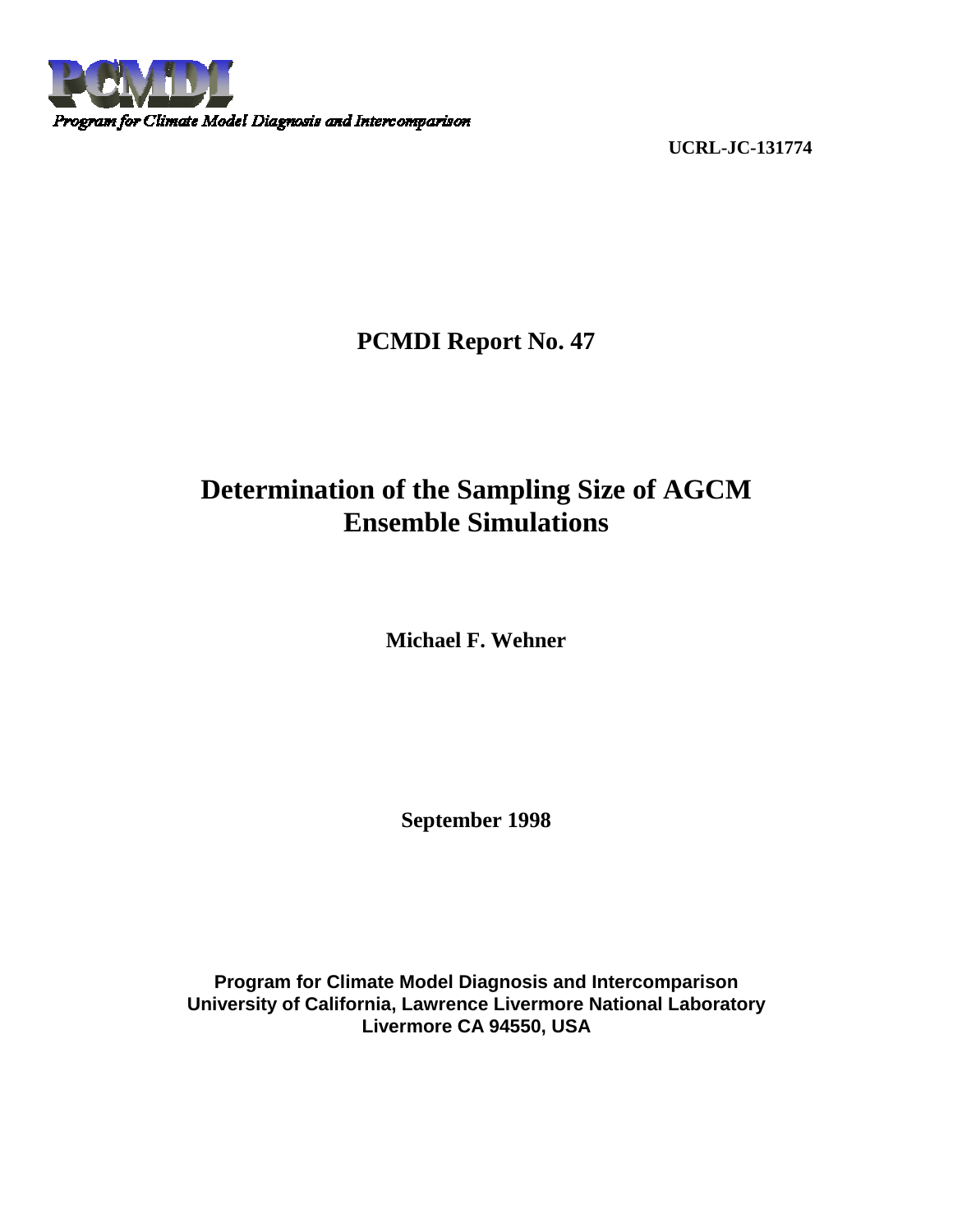# **Table of Contents**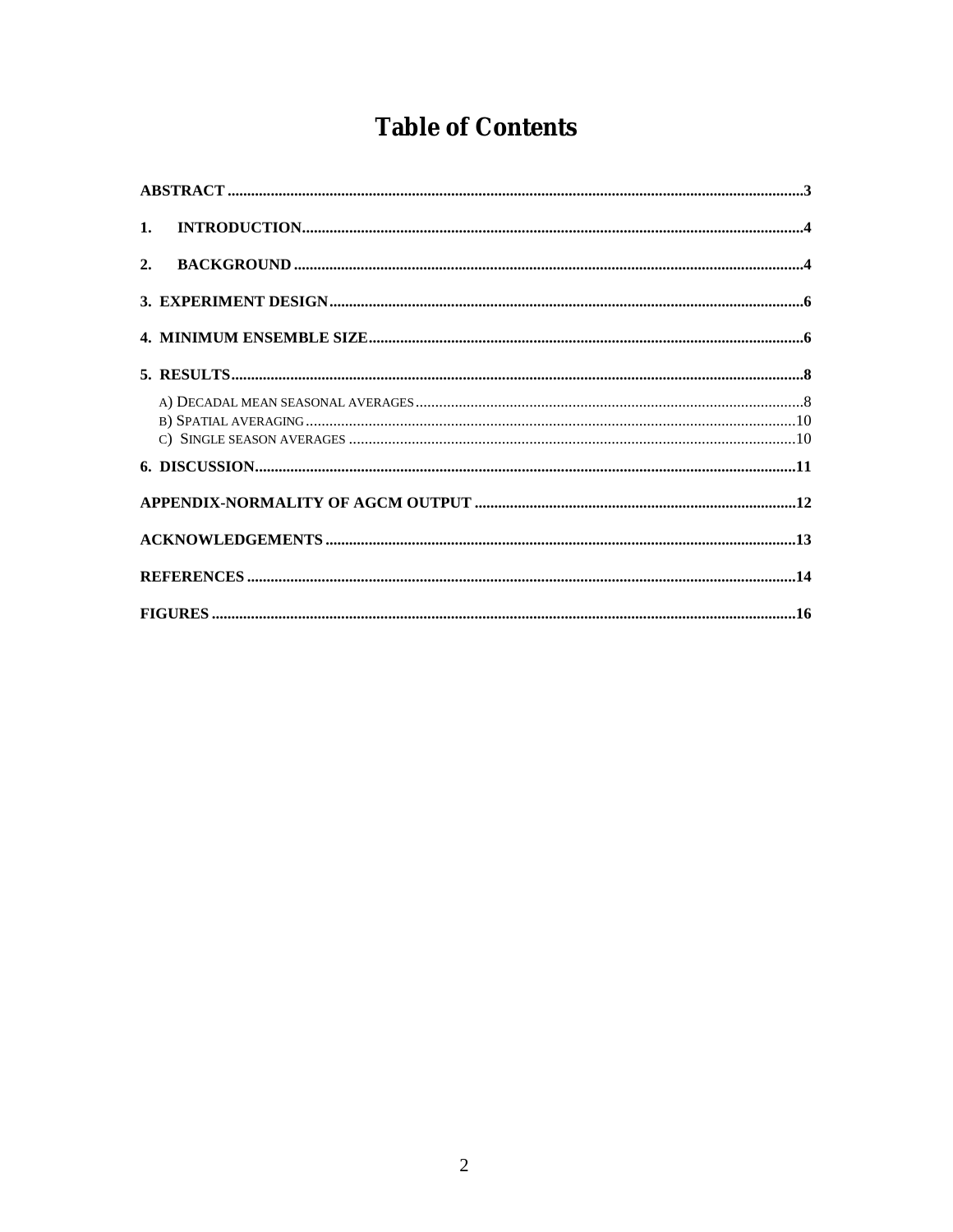## **Abstract**

Historically, the high computational expense of performing lengthy climate simulations has limited the number of realizations in ensemble calculations. In this paper, we exploit the computational advantage of a recently developed parallel atmospheric general circulation model (AGCM) to determine the number of realizations required to calculate the model's statistics to a specified degree of certainty. Using standard statistical analysis techniques, this minimum ensemble size is found to be highly dependent on which output field is under examination. A strong dependence on location, season and averaging is also revealed.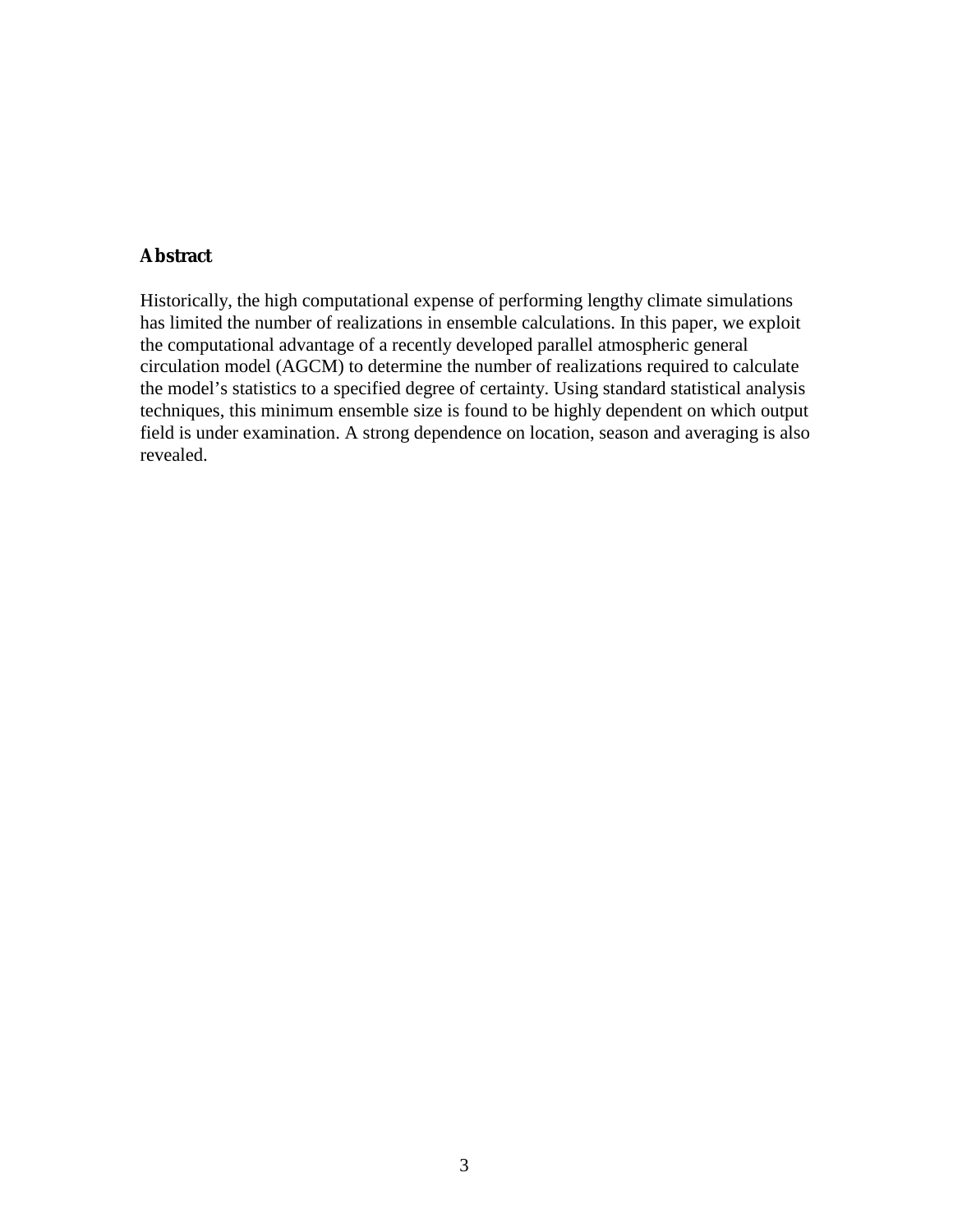## **1. Introduction**

Multiple realizations of climate model simulations are increasingly being used to assess the variability and predictability of the real climate system (Barnett, et al 1997), (Zwiers, 1996), (Rowell, 1998). This is a fruitful approach, as the chaotic nature of the climate does not lend itself to deterministic simulation. Rather, by using an ensemble of simulations, the mean values and variances of selected quantities may be more realistically estimated than with a single calculation. However, the high computational burden associated with decadal integrations of general circulation models places pragmatic limits on the size of such ensembles. This limitation leads to uncertainties in model climate statistics that can mislead the analysis of a computational experiment. Hence, *a priori* estimation of the requisite number of realizations is of a practical use when considering the design of planned experiments. Clearly, such a minimum ensemble size depends strongly on what one expects to learn from the model.

In this paper, we present a methodology to assess requirements on ensemble size for a certain class of experiments. This technique relies upon estimations of the climate model's internal noise characteristics and the desired level of uncertainty in the model's output. In section 2, some current applications of ensemble climate simulations are discussed. The experimental design for this study is presented in section 3. Section 4 introduces the details of our technique to estimate minimum ensemble size. In section 5, results are obtained from the numerical experiment under a variety of different conditions for several variables. Some applications and limitations of this method are discussed in section 6. Finally, a discussion on the normality of climate model statistics is presented in an appendix.

## **2. Background**

Much of the current interest in ensembles of simulations arises from recent attempts to perform seasonal forecasts. Brankovic and Palmer (1997) performed 9 sets of 120-day forecasts of all seasons over the years 1986-1990. By considering ensemble skill and consistency, they found that certain regions of the globe and seasons are good candidates for successful seasonal prediction. However, by extrapolating an analysis based on Student's t-statistic, they also find that the number of realizations required to confidently estimate the effect of SST anomalies is substantially greater than the number of simulations that they performed. More closely related to the present work in their experimental design are two related but separate studies of "potential predictability" using analysis of variance (ANOVA) techniques. Zwiers (1996) studied an ensemble of 6 calculations of the AMIP (defined below) period. Rowell (1998) studied an ensemble of 6 calculations of the 45-year period 1949-1993. Each of these authors measure potential predictability by partitioning the sources of model variability into an external component due solely to interannual changes in surface forcing and an internal component revealed by small changes in initial conditions. Both studies find significant latitudinal dependence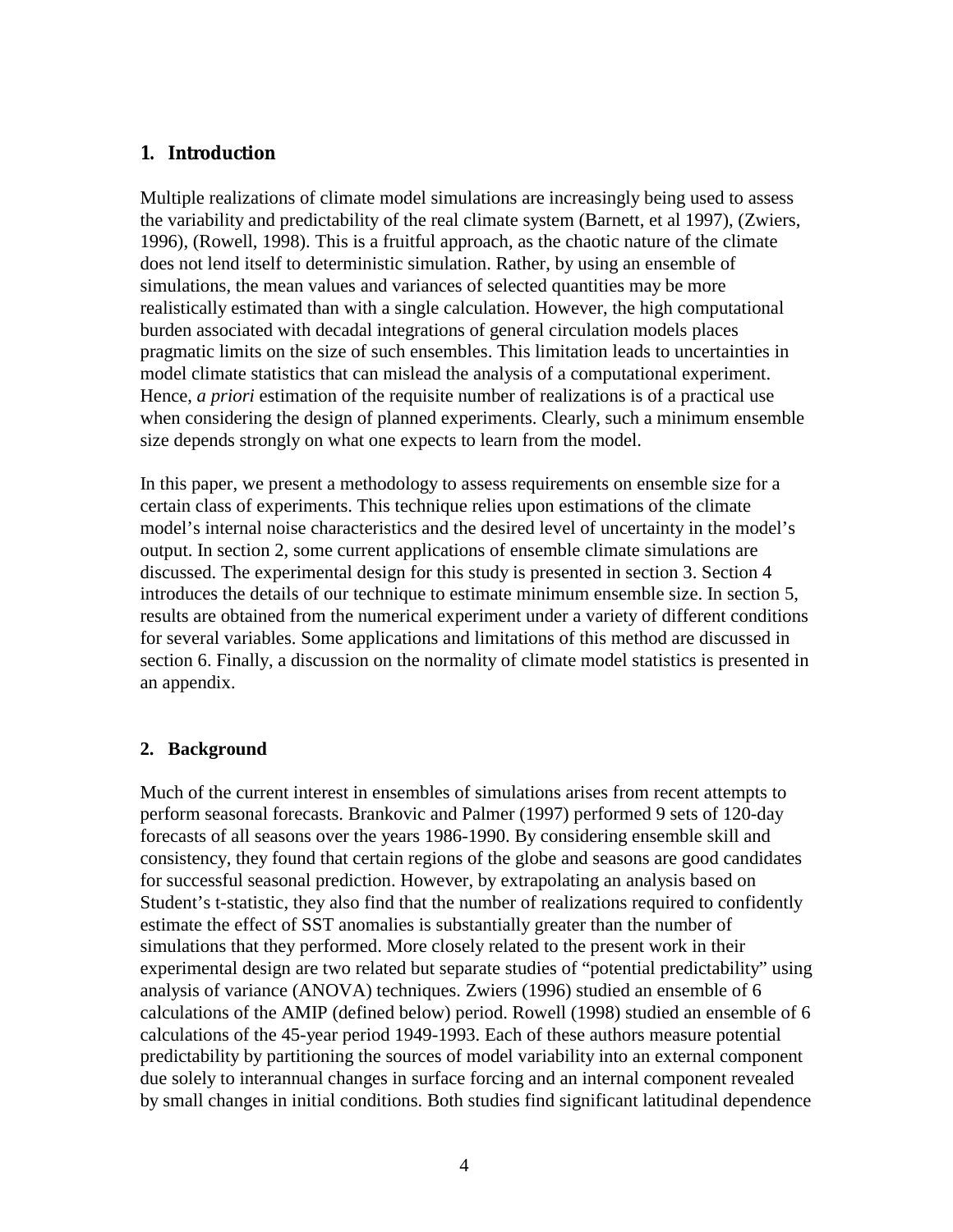of model potential predictability with greater values in the tropical regions. Significant longitudinal dependence is also found showing consistent influence of SST anomalies. Barnett, et al. (1997) examined the potential predictability of the Pacific-North American (PNA) pattern with ensembles of two models integrated over the period 1970 to 1993. They find that multiple realizations are required because the noise from model internal variability is about three times larger than the anticipated signal. They further conclude that a single AMIP realization is "not very useful" in quantifying the simulated interannual variability. Bengtsson, et al. (1996) analyzed atmospheric interannual variability with an ensemble of five AGCM integrations from 1979 to 1992. They concluded that larger ensembles may be necessary for ENSO prediction "in view of high internal atmospheric variability at high latitudes". Kumar and Hoerling (1997) examined seven El Nino events with a thirteen member ensemble of AGCM integrations from 1950 to 1994. They found wide disparity between realizations in the correlation of individual El Nino events with the composite El Nino signal, further emphasizing the need for multiple realizations.

When atmospheric general circulation models are used as climate models, the surface forcing is generally specified in either of two manners. In the simpler, SST and sea ice extent are specified by climatological averages. If the seasonal cycle is to be represented, twelve monthly mean values are calculated and interpolated on a daily basis to provide a lower boundary condition. As this type of surface forcing is repetitive with the annual cycle, each year of a multi-year simulation is identical to every other except in the "initial" conditions at the start of year. Reasonable estimates of the model's climate statistics may be estimated by approximating that each of these years is statistically independent. The internal variability of such experiments may then be represented by the interannual variability. Hence, in the absence of accumulated model bias, ensembles of multi-year simulations are not necessary.

In the second type of surface forcing, realistic SST and sea ice extent based on some sort of observations are used. In these kinds of simulations, (Gates, 1992, Folland and Rowell 1995) the surface forcing in each year is independent of the other. Part of the motivation in the design of this type of numerical experiment is to study the model's response to an interannual variability in the surface forcing. However, in this case, the forcing in each of the simulated years are not identical and a single calculation through the specified time series is but one realization of a random variable (albeit of rather large dimension) determined by the initial conditions of the calculation. As a result, one cannot expect the mean values of these random variables to be uniquely defined by a single realization but rather possess some, presumably chaotic, dependence on initial conditions.

In fully coupled ocean-atmosphere general circulation models, the SST and sea ice extent are prognostic variables. If the makeup of the atmosphere is held constant, these calculations are similar to running a stand alone AGCM driven by climatological surface forcing. As the external forcing does not vary from year to year, a single stable long run may be used to estimate the statistical properties of the model's output from the interannual variability.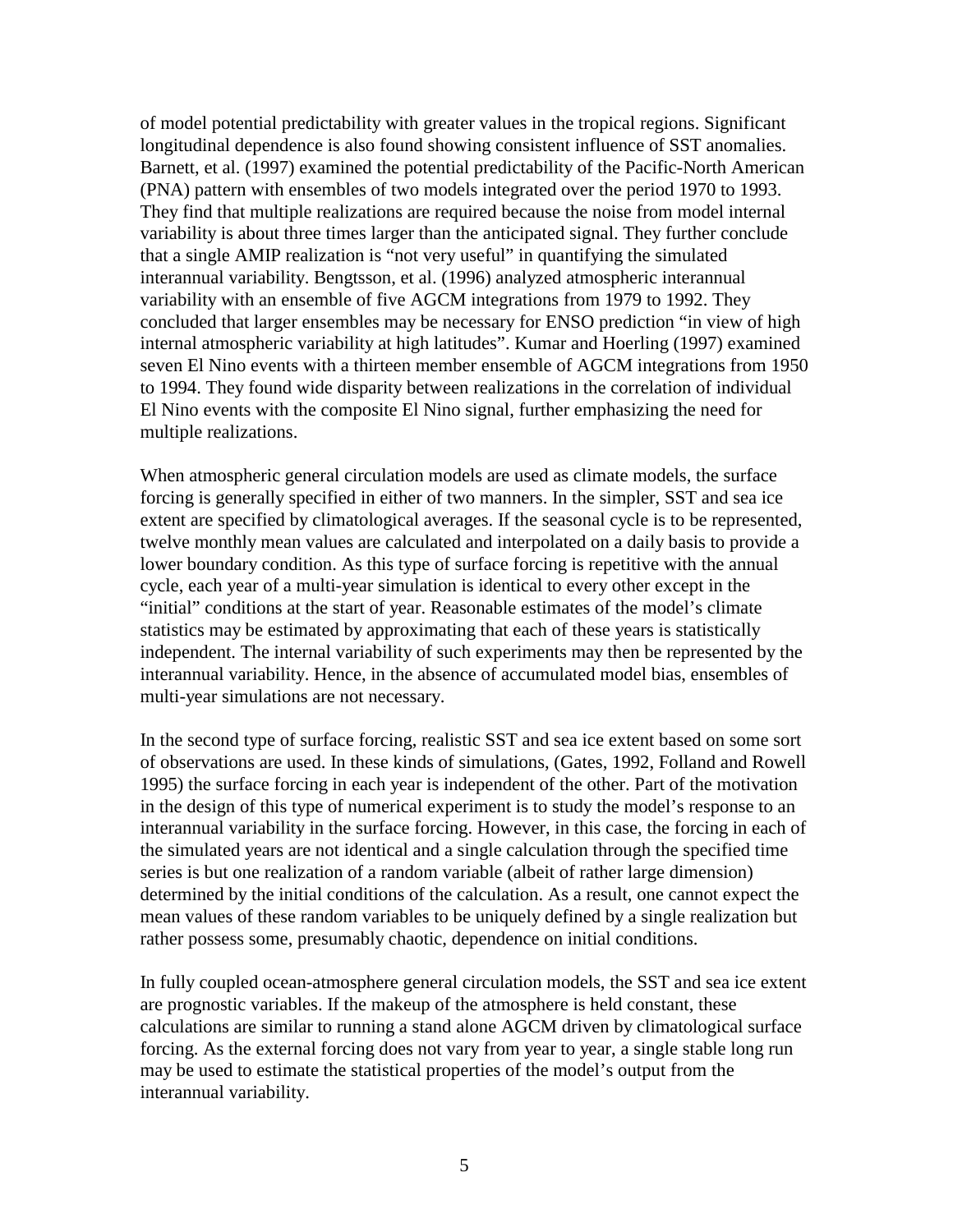Alternatively, coupled model simulations that include changes in atmospheric trace gas constituents or other forcings are similar to the AMIP-type experiments in that the external forcing is not held constant (Houghton, et al 1995, Meehl, et al 1997). As a result, the interannual variations of model output are time dependent functions of that forcing. Thus, ensembles of simulations are required to rigorously estimate the statistical properties of a model's output. Due the high computational cost of performing multicentury coupled model simulations, it is extremely important to estimate the necessary size of such ensembles prior to the experiment design.

## **3. Experiment Design**

The Atmospheric Model Intercomparison Project (AMIP), an integration of the decade 1979 to 1988, provides a widely used standardized problem for the systematic intercomparison of AGCMs (Gates, 1992). In this configuration, the distribution of sea surface temperature (SST) and sea ice concentration is specified as a fixed lower boundary condition to the AGCM. To construct an ensemble of realizations, we performed twenty calculations of this period. All aspects of the model were maintained to be identical between simulations except for the initial conditions. These were generated in a prior twenty-day simulation by the daily output of a history restart file at a specified time of day. By starting the model with a different time slice of this restart history yet maintaining the model calendar, independent realizations of the AMIP period were obtained. Due to the highly chaotic nature of the atmospheric model, each realization is statistically independent after a short period of integration (Lorenz, 1968) (Barnett, 1995). Nonetheless, the first month of each realization is discarded in this analysis.

The model used in this study was the Lawrence Livermore National Laboratory's (LLNL) version of the UCLA AGCM. This model is a rewritten version of the model that UCLA used in their official submission to the PCMDI for AMIP. It differs from that model in that it is specifically targeted towards distributed memory massively parallel computers (Wehner, et al. 1995), (Wehner and Covey, 1995). The computational advantage of such parallel computing architectures (in this case, the Cray T3D) made this study feasible. In this study the horizontal resolution is  $5^\circ$  in the longitudinal direction and  $4^\circ$  in the latitudinal direction. There are fifteen vertical levels, one of which represents a well mixed planetary boundary layer. The model top is at 1.0 mb. Detailed documentation of the LLNL version is available on the AMIP World Wide Web pages (Phillips 1995).

# **4. Minimum ensemble size**

To begin the statistical analysis of the AMIP ensemble, certain assumptions about the AGCM output data sets will be made. The first assumption is that each of the members of the ensemble are statistically independent. This assumption is justifiable by the wellknown limits on the predictability of weather. In a chaotic system, any two realizations beginning arbitrarily close together will significantly depart from each other after a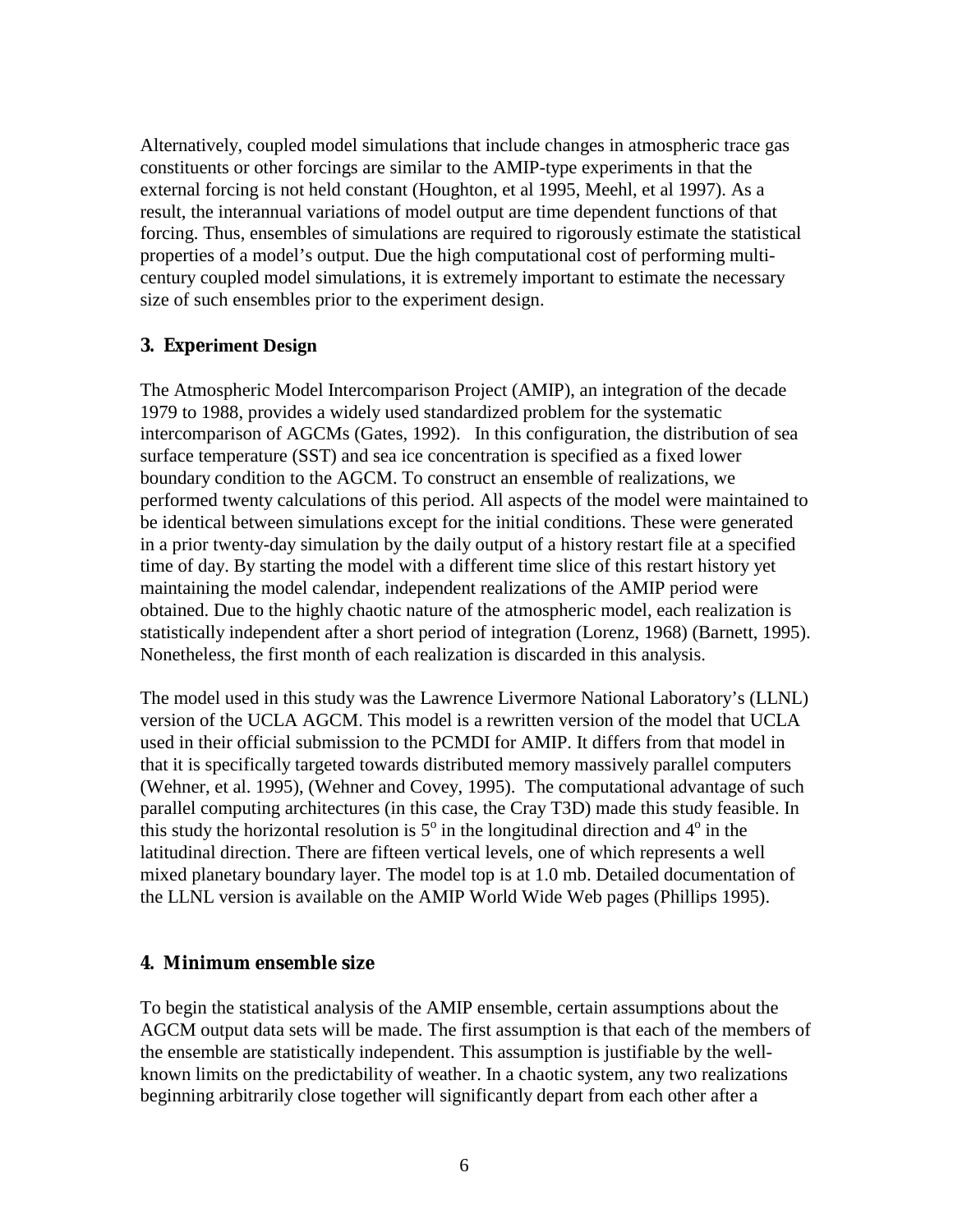certain amount of time. In the atmosphere, under ideal circumstances, the limit for predictability from initial conditions is only a few weeks (Lorenz 1969, 1973). Practically speaking, at climate model resolutions, simulations significantly diverge from each other much more rapidly (Leith 1971). Nonetheless, we have discarded the first month of each simulation to ensure independence of the model's complete time sequence. Additionally, we have deliberately chosen initial conditions that are similar to each other. Although each initial condition differs by a day's worth of weather, any long-term biases generated by the model are not present in them. In contrast, if we had chosen the final state of one realization to serve as initial conditions for the next calculation, statistical independence might not be insured because of the possibility of an accumulation of model bias.

The second assumption is that the output from the AGCM realizations is Gaussian distributed. This assumption is made for statistical simplicity but may not be justified in all cases. For instance, distributions containing multiple mean climate states are precluded by this assumption. Likewise, single peaked distributions that are highly skewed by limits on the physical domain space or by other mechanisms are also disallowed. Both of these cases may indeed be possible. The former is represented by multiple climate equilibria (Manabe and Stouffer 1988) and the latter by state variables, such as snow depth or precipitation, which can only assume non-negative values. Quantifying the deviation from a normal distribution is possible given a large enough sample size. However, in the current study, a sample size of twenty does not appear to be sufficient to rule out non-Gaussian distributions with a high degree of statistical certainty. In the appendix, some results illustrating this conclusion are presented.

Nonetheless, the Gaussian assumption is a powerful one, allowing the usage of many standard statistical tools. In this study, we are interested in determining the minimum number of realizations required to calculate the mean climate state of the model. This may be restated in a more formal sense as the number of samples required to determine the mean value,*m* of a random variable to within a specified tolerance at a desired level of statistical confidence. For any normally distributed random variable, this number is,

$$
n = \frac{Z_{\alpha}^2 \sigma^2}{E^2} \tag{1}
$$

where  $Z_\alpha$  is a property of the normal distribution function, which depends on the desired statistical confidence,  $1 - \alpha$ ,  $\sigma^2$  is an estimation of the population variance of the random variable and  $m \pm E$  is the confidence interval of the population mean (Ott, 1993).

To successfully utilize this formula, a reasonable estimate of the population variance is required. Hence in this study, one additional assumption will be made. It is assumed that the sample variance,*s* calculated from twenty realizations sufficiently approximates the true population variance. From the chi-square relationship between these two quantities, a confidence interval for the population variance may be formed as,

$$
\frac{(n-1)s^2}{\chi_U^2} < \sigma^2 < \frac{(n-1)s^2}{\chi_L^2},\tag{2}
$$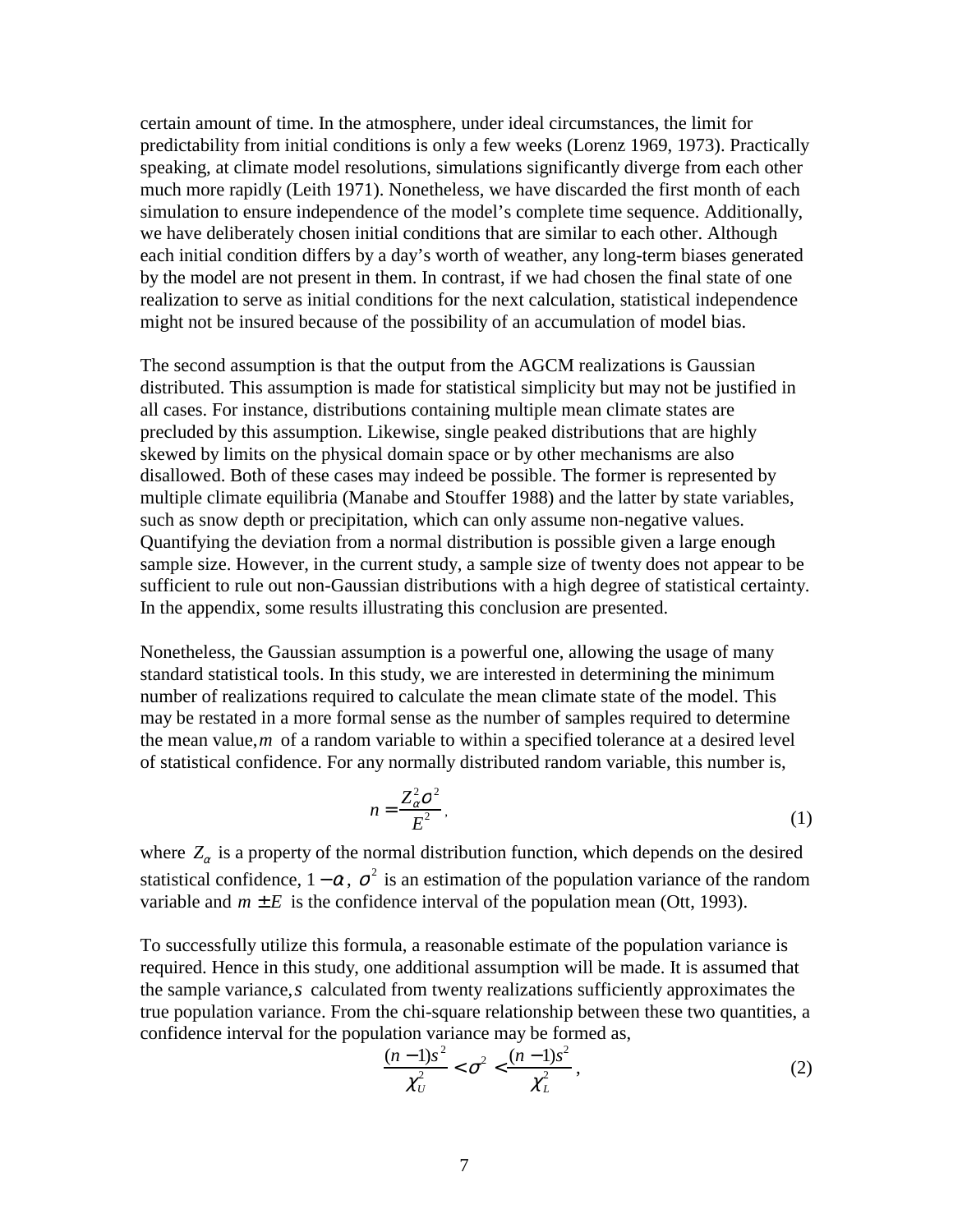where  $\chi^2_L$  and  $\chi^2_U$  are properties of the chi-square distribution with *n* −1 degrees of freedom and also are functions of the statistical confidence (Ott, 1993).

A statistical confidence of 95% is often chosen to constitute reasonable certainty. This translates into a one in twenty chance of not covering the population parameter. For the twenty samples in the current study, the 95% confidence values of  $\chi^2_L$  and  $\chi^2_U$  are 8.907 and 32.85 respectively. The 95% confidence interval for the population variance then becomes

$$
0.58s^2 < \sigma^2 < 2.1s^2. \tag{3}
$$

We may then conclude that using the sample variance in equation 1 is a reasonable method to determine the minimum ensemble size to within approximately a factor of two with a high degree of statistical certainty. Finally, to continue to maintain this high level of certainty, we use the 95% confidence value,  $Z_\alpha = 1.96$ , in the analysis of equation 1.

## **5. Results**

As might be expected, the amount of variability encountered in an AGCM simulation is a strong function of the field being analyzed. In general, longer term averages vary less between realizations than do shorter term averages. Additionally, some diagnostic fields exhibit greater variability than do others. The effect of spatial averaging also differs significantly from one diagnostic field to the next due to the differing amounts of spatial autocorrelation. To explore these issues and their consequences on estimating the minimum ensemble size, analyses are performed below on a number of different model output fields subject to these differing types of averaging.

#### **a) Decadal mean seasonal averages**

The long term simulated mean climatology is among the most important aspects of a climate model. Traditionally, three-month seasonal averages are often considered to be of a long enough time period to eliminate much of the noise due to weather processes yet frequent enough to resolve the seasonal cycle throughout the year. In this AMIP-based study, simulated data from ten individual seasons is used for the analysis of the (Northern Hemisphere) spring (MAM), summer (JJA) and fall (SON) averages. For the winter (DJF) average, only nine seasons are included because the integration period covered January 1979 to December 1988. In this subsection, we form the sample means and variances for the entire decade. Specifically, we first calculate the seasonal means over the entire decade for each realization followed by a calculation of the inter-realization variance from these means. In the subsection 5c, this order of calculation of variance and decadal averaging is reversed.

In figure 1, the number of realizations necessary to calculate the decadal mean seasonal surface temperatures to within  $\pm$  0.5° K at a statistical confidence of 95% is shown according to the formulae of the previous section. A cell-type graphic is shown to illustrate the point-by-point dependence. There are several interesting features to note. First, this figure serves as a limited test of the diagnostic software and the internal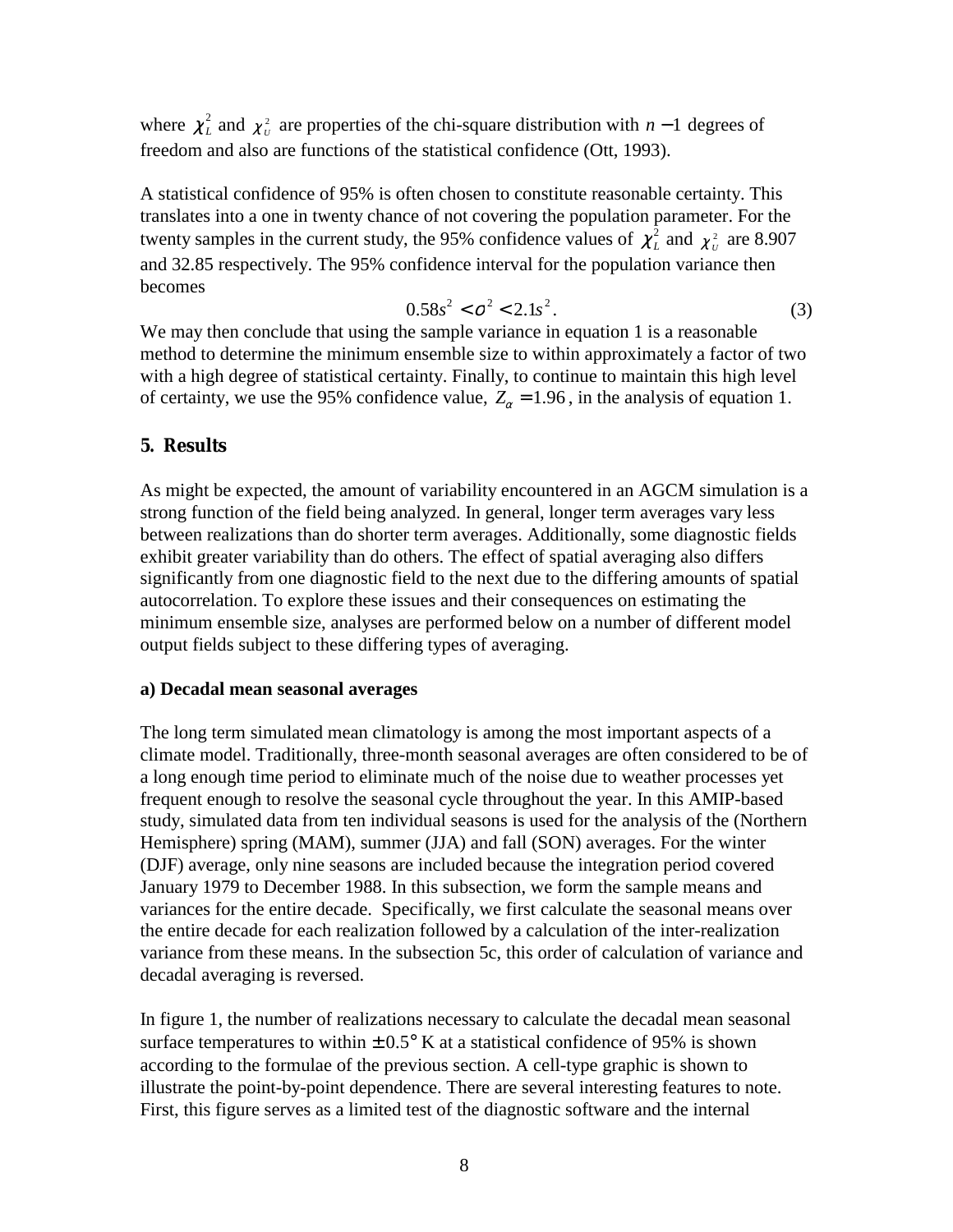consistency of the ensemble by showing a result of zero over the open ocean. In these regions, the surface temperatures are constrained to be the specified SST values that are, of course, identical for each realization. Second, there is a strong seasonal and geographic distribution evident in figure 1. Outside of the polar regions, only the Northern Hemisphere in winter shows high variability and hence relatively large values for minimum ensemble size. These values are maximal over western central Eurasia at about twelve to fifteen simulations. In the polar regions, the variability is largest in regions where sea ice is undergoing formation. The minimum ensemble size is absurdly high in some of these regions and off the scale of the color bar (white). This is probably a result of the rather arbitrary changes in sea ice distribution dictated by AMIP that neglect the state of the atmosphere. In regions where sea ice is melting, variability is also reasonably high. Areas of permanent sea ice exhibit relatively low inter-realization variability. Finally, it should be recalled that the minimum ensemble size calculated in this manner is dependent on both the specified tolerance and statistical confidence according to equation 1. For example, reducing the tolerance to  $\pm 1.0^{\circ}$ K reduces the values shown in figure 1 by a factor of four.

In figure 2, a similar result is shown for the decadal mean seasonally averaged precipitation. In this case, the specified tolerance is set to be 10% of the sample mean. Such a pointwise tolerance is more appropriate for this field due to its strong geographical dependence. In this case, a much larger pattern of variability in both space and time is seen. Tropical areas show significant inter-realization variability. Values of minimum ensemble size over tropical oceans vary in the ten to fifteen range. Note that there is a strong reduction of variability over tropical jungles. Finally note that in the very arid areas, such as deserts and off the coast of South America, the sample mean is so low as to produce very large values of minimum ensemble size. Clearly, these regions should be discounted when deciding how many simulations to make.

The local energy budget and hydrological cycle as analyzed in the preceding two figures appears to exhibit a high degree of inter-realization variability. It is fruitful to also examine the variability of more dynamical aspects of the simulated atmospheric circulation. In figure 3, the number of runs to calculate the equivalent sea level pressure to with 1.0mb at a 95% statistical confidence is shown. The most apparent feature is how much lower this number is than for the previous two fields despite a rather severe tolerance. Areas of modest variability are associated with the location of the Northern Hemisphere winter predominant low-pressure centers and also with polar winters in both hemispheres. Variability in the polar winters may be associated with sudden cross-polar flows in the middle atmosphere (Manney, et al 1994). These can have the effect of quickly changing the surface pressure by as much as 40 mb, especially in the south. Apparently, the frequency and severity of these events varies significantly between realizations on the seasonal scale.

Substantial inter-realization variability is not limited to model surface fields. Figure 4 shows the number of realizations required to calculate the decadal and zonal mean air temperature aloft (between 1.0 and  $850$  mb) to within  $0.5^{\circ}$ K at a 95% statistical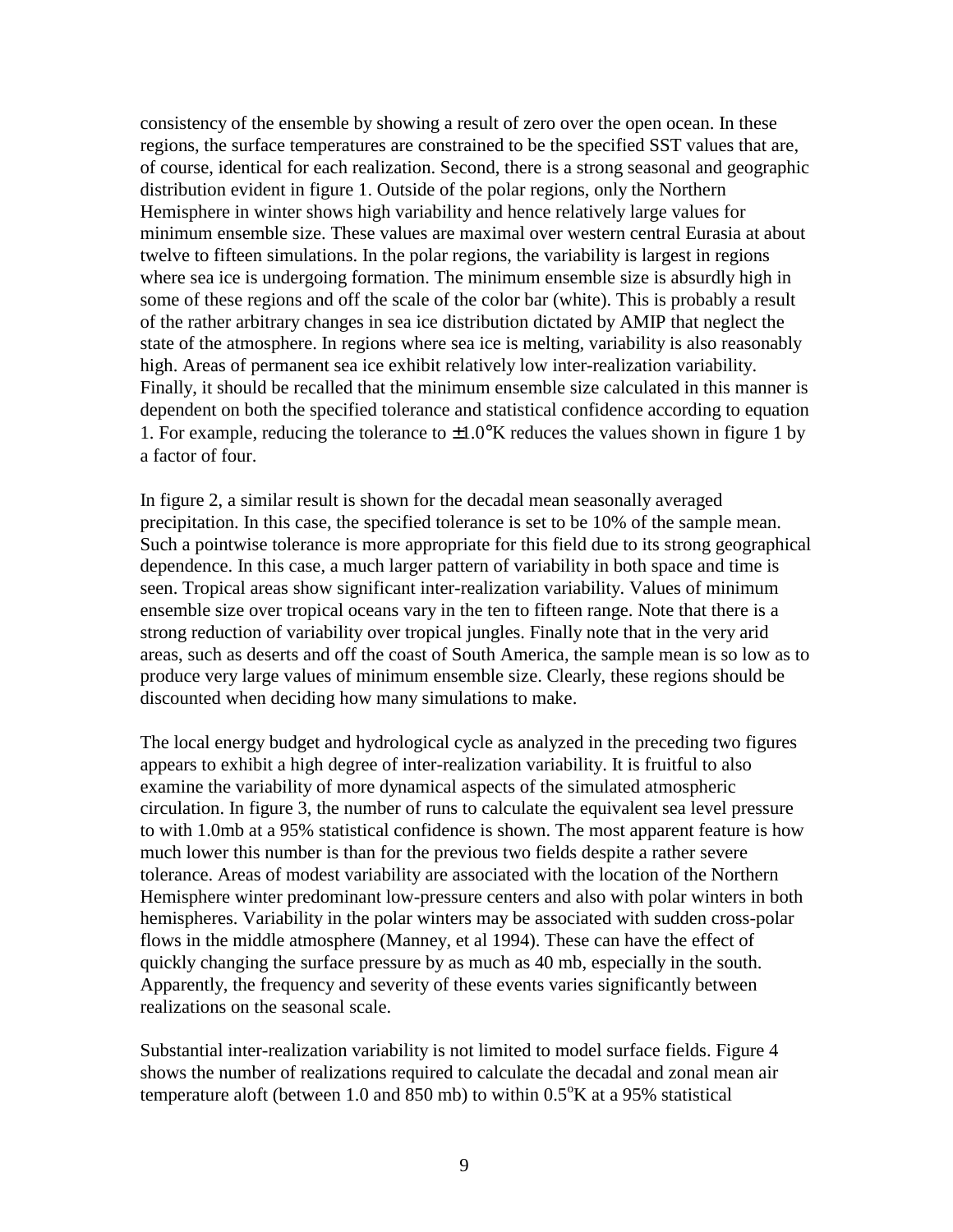confidence. This result was obtained by first calculating the zonal and decadal mean values followed by a variance calculation. Variability associated with the polar nighttime winter jets exhibit strong hemispheric differences. Significantly more realizations are required to predict the middle atmospheric temperatures in the northern winter (DJF) than in the southern winter (JJA).

# **b) Spatial averaging**

For some fields, the ensemble size dictated by examining each cell individually, as in figures 1 through 3, may be significantly larger than necessary. Averaging an output field over neighboring cells prior to calculating its variance partially reveals the nature of the spatial autocorrelation of the variance, if any, for that field. For fields that exhibit high positive spatial autocorrelation in their variances, we expect that the amount of variability will not decrease by much under modest spatial averaging. However, for those fields with variances that are not spatially autocorrelated or even exhibit spatial antiautocorrelation, we expect that the amount of variability will significantly decrease by spatial averaging. Figure 5 shows the minimum ensemble size for the surface temperature under the same conditions as in figure 1 except that an area weighted average of the original  $4^{\circ}x5^{\circ}$  model output to an  $8^{\circ}x10^{\circ}$  resolution is performed prior to the variance calculation. The high degree of spatial autocorrelation of surface temperature is evident in that the values shown in figure 5, although slightly reduced due to smoothing, are comparable to those shown in figure 1.

The effect of spatial averaging on the inter-realization variability of precipitation is considerably different. Figure 6 shows the minimum ensemble size for precipitation under the same conditions as in figure 2 except for a spatial averaging. Large differences in the two sets of figures are apparent. The high variability associated with tropical convective processes over oceans is nearly eliminated. The remaining variability is associated with mid-latitude large-scale precipitation processes or with exceedingly dry regions. The pronounced effect of such minimal averaging reveals that convective precipitation in the model is spatially autocorrelated in a very different way than is temperature. There are a number of potential reasons for this including the possibility that a downwind drying effect causes patterns of correlated wet and dry columns. This and other related issues of spatial autocorrelation will be investigated in a later paper.

# **c) Single season averages**

There is much current interest in seasonal forecasting (Barnett, 1995) (Brankovic and Palmer, 1997). In this case, predictions of an average climatology for a specific upcoming (single) season are the principal output of the model. Clearly, a model's inter-realization variability increases as the period of temporal averaging decreases. In this section, we compute the number of realizations to calculate model seasonal output for each of the years in the AMIP period. We then average this quantity over the entire decade, effectively reversing the order of variance and decadal averaging procedures from the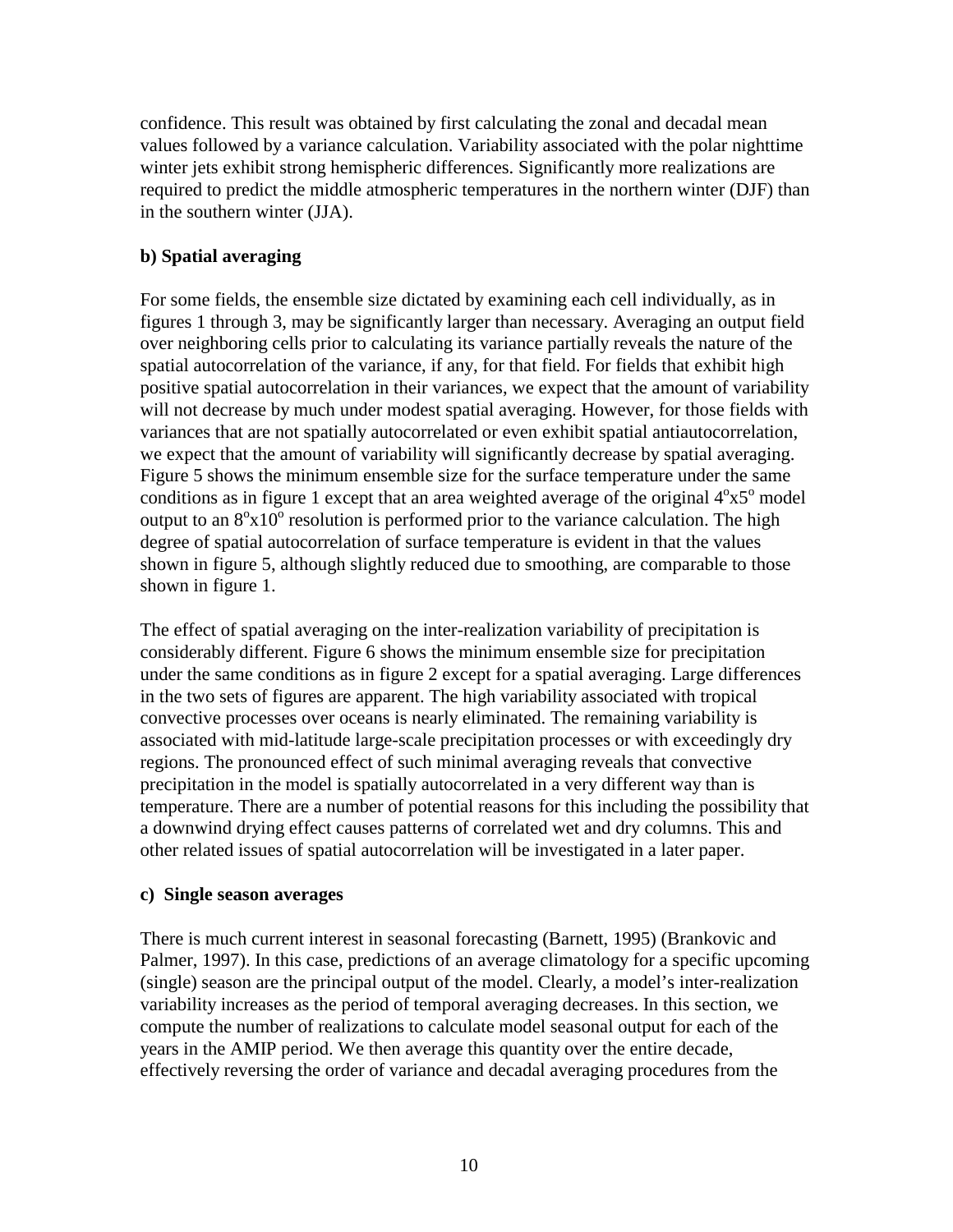previous subsections. For ease of comparison with the preceding analysis, the tolerances and statistical certainties are kept the same for each field.

In figure 7a, the average number of realizations to calculate a single northern winter season (DJF) surface temperature to within  $\pm 0.5^\circ K$  at a statistical confidence of 95% is shown. On first inspection, the *pattern* of variability is not so different for a single season than for the decadally averaged results of figure 1. This is true of other seasons as well. However, the color scale of figure 7a is a factor of five greater in range reflecting a larger magnitude of variance. The effect of temporal averaging on required number of realizations is more clearly shown in figure 7b, where we plot the ratio of the single season result to the decadal result. In this figure, a minimum value of unity is imposed on the calculated number of realizations for ease of interpretation. There is substantial seasonal and geographical structure to this ratio. However it is difficult to ascribe any particular significance to this structure other than to recognize the much larger effect of temporal averaging than spatial averaging for modeled temperature. In figure 7c, we show this same ratio as calculated for model precipitation averaged to the  $8^{\circ}x10^{\circ}$  mesh. A similar increase in the magnitude of variability is calculated. Finally, in figure 7d, this ratio of single season to decadal ensemble size is plotted for equivalent sea level pressure. In this case, the increase in minimum ensemble size is considerably larger revealing that temporal averaging is more effective in reducing the internal variability of pressure than it is for temperature and precipitation.

# **6. Discussion**

A methodology is presented to estimate *a priori* the required minimum size of ensemble climate simulations. In this paper, this minimum ensemble size is defined by the degree of certainty required for the analysis of the model's mean climate statistics and its internal variability. The technique, developed from standard statistical formulae, requires only a reasonable estimate of the model's inter-realization population variance. We have applied this methodology in the context of the AMIP experiment. However, generalization to other classes of climate simulations with temporal variations in forcing is appropriate.

We find that minimum ensemble size calculated in this manner is a highly subjective quantity, strongly dependent on the intended use of the model's output. As one might expect, a strong dependence on the chosen model output fields is exhibited. Seasonal and geographic considerations also play a significant role in deciding what the proper number of realizations should be. For instance, larger internal variability in the Northern Hemisphere wintertime thermal structure indicates that more realizations are required for studies involving northern wintertime temperatures than are those involving summertime temperatures. Spatial and/or temporal averaging has markedly different effects on different variables as seen in the previous section. The degree to which additional temporal averaging reduces internal variability varies greatly from one variable to another and is dependent on location. The effect of spatial averaging is dependent on an output field's spatial autocorrelation and can significantly change the character of variability.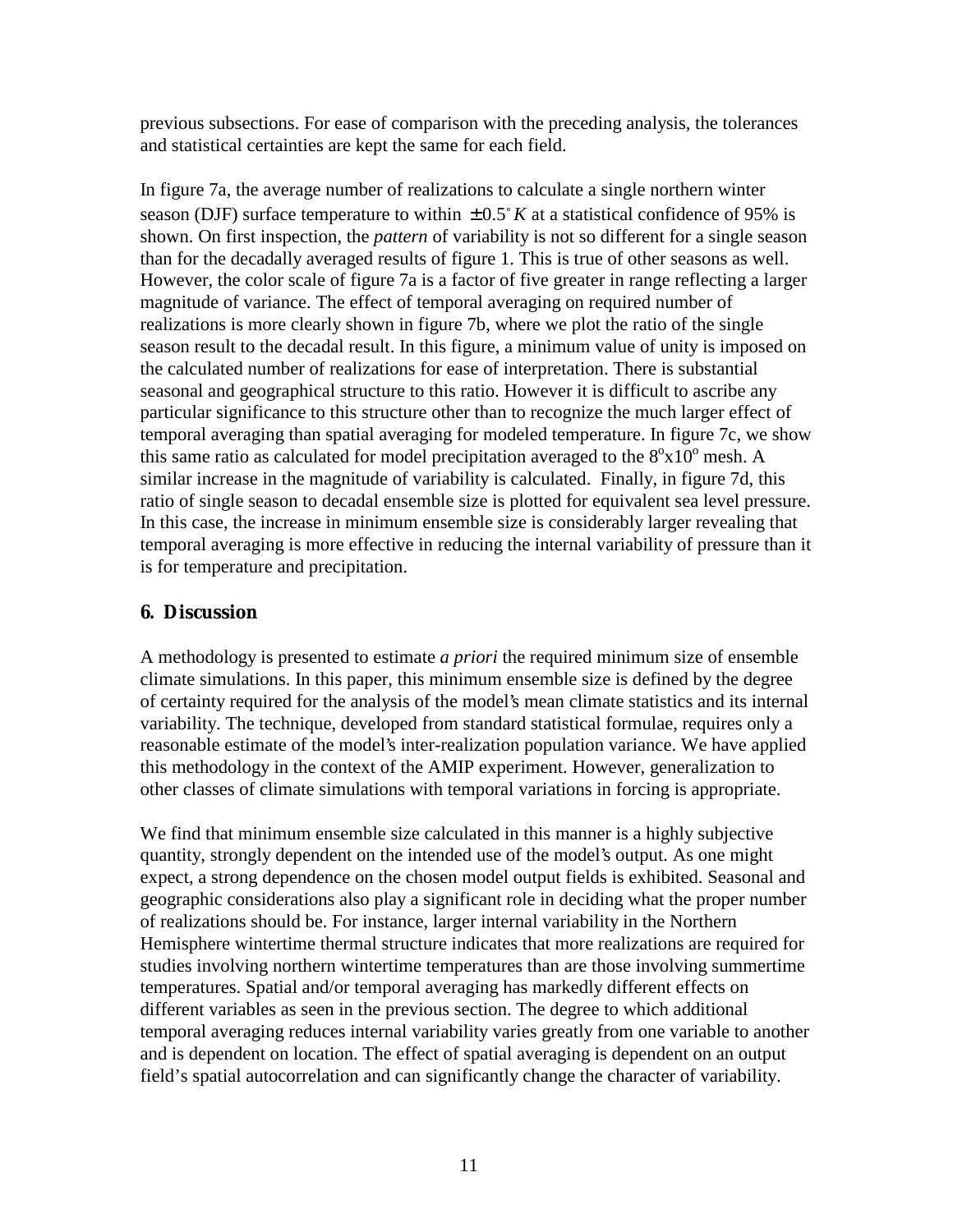A useful application of the approach presented here is to aid in determining the statistical significance of results due to changes to model parameterizations or forcing. In many cases, it is difficult to access whether such changes in model output are in fact a result of a change in algorithm or are simply part of the natural internal variability of the climate model. A carefully designed experiment to help answer this question is to perform pairs of ensemble simulations using differing model configurations. Under the assumption that the population variance is the same for each ensemble, the number of runs to determine the difference in a pair of ensemble means is exactly twice that given in equation 1. Here, the statistical confidence, α, and the tolerance, *E* now refers to the difference between the two ensemble means and *n*, the number of realizations, is that required for *each* ensemble. Hence, an *a priori* estimate of the magnitude of the anticipated changes to the model's mean statistics is needed. In many cases, this may be reasonably provided by considerations external to the climate model itself.

However, it should be noted that considerations other than the degree of accuracy of the ensemble mean may be relevant to determining the number of required realizations depending on the end uses of model output. For example, forecasters need to accurately understand their model's predictive skill. Optimization of ensemble size based on skill criteria may indeed be quite different (Barnett, et al. 1997).

It should be further noted that the results presented in figure 1-7 are applicable only to a specific atmospheric model running a specific experiment (AMIP). Other climate models certainly possess differing degrees of internal variability and thus will yield differing estimates of minimum ensemble size. However, it is likely that certain features of model internal variability may not be inconsistent with the internal variability of the real climate system. Planned model intercomparison projects are an ideal vehicle to add to our understanding of model variability. It is hoped that interested modeling groups will perform multiple realizations with their own models of AMIP2, the follow-on experiment to AMIP (Gates, et al. 1998). An experimental subproject has been charged with coordinating this activity (Zwiers, et al. 1998).

Finally, we consider that the techniques presented here are applicable to certain climate change scenario simulations using fully coupled ocean-atmosphere general circulation models. As is evident by the results of the previous sections, the required size of such ensembles may be formidable. It is hoped that high performance computing technologies will soon increase in power to the point where ensembles of multi-century climate simulations are feasible.

## **Appendix-Normality of AGCM output**

Testing the normality assumption of a random distribution is possible given a sufficient sample size. The Lilliefors and Shapiro-Wilk algorithms are two commonly used tests for normality (Conover, 1980). Both of these "goodness of fit" tests posit a null hypothesis, H0, that the distribution function is a Gaussian function with unspecified mean and variance. The statistical confidence for rejection of this null hypothesis is the test's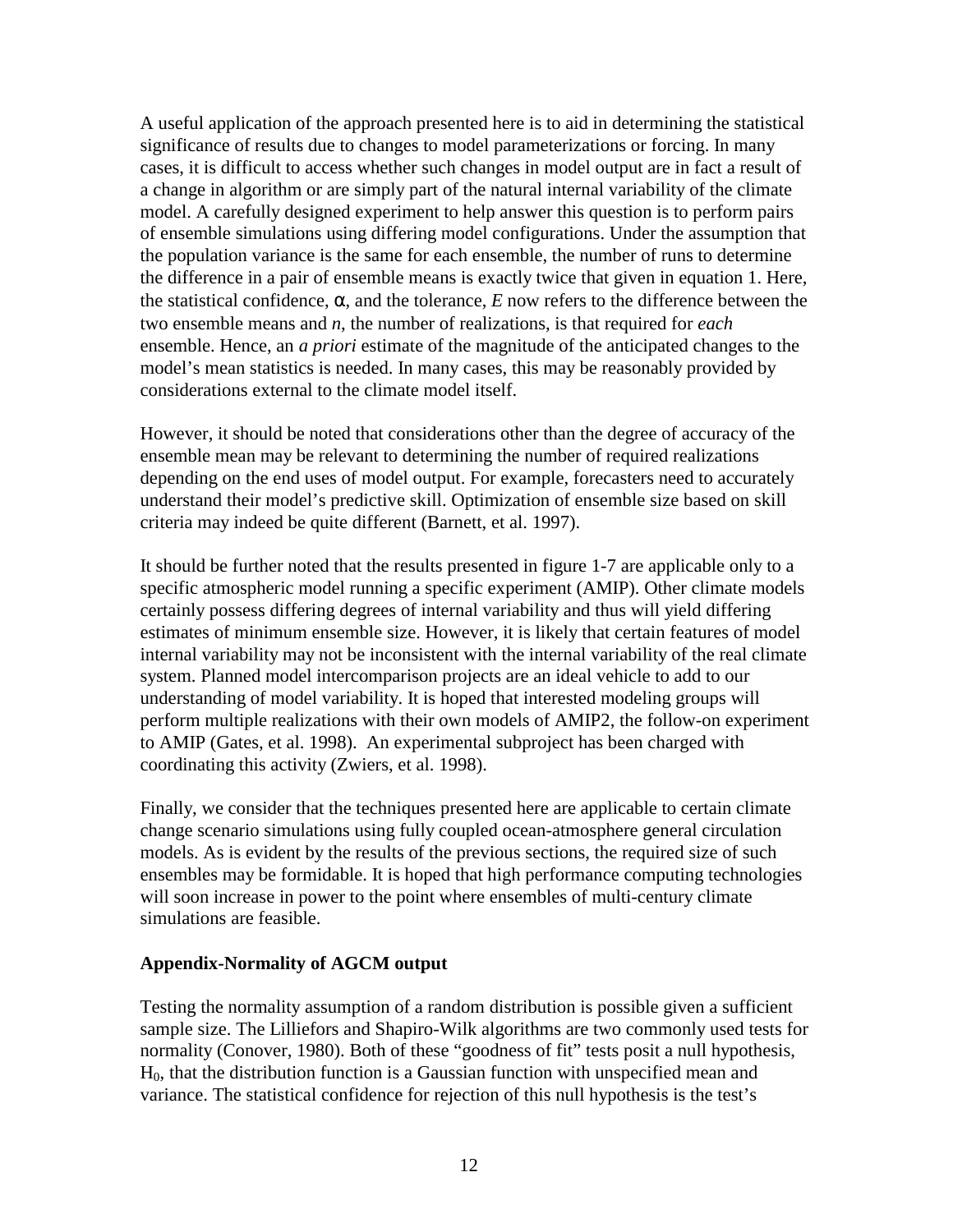principal result. One may interpret this confidence level as the probability that the distribution is non-Gaussian. Failure to reject the null hypothesis with high confidence does not necessarily mean that the actual distribution is Gaussian. Nonetheless, these statistical tests offer some guidance as to the reasonableness of the Gaussian approximation.

Figure A1 shows a map of where the Lilliefors test rejects the null hypothesis at the 90% statistical confidence level for decadal mean DJF precipitation, surface temperature and sea level pressure. Figure A2 is the same result from the Shapiro-Wilk test. Although the two sets of figures are not identical, rejection of the Gaussian distribution hypothesis is not widespread. The numerous isolated cells that do reject the null hypothesis are likely to be simply the result of chance as they comprise roughly 10% of the total number of cells. However, a few regions do seem to exhibit some spatial coherence. For instance, in section 5 we noted that the variance of the surface temperature over newly formed sea ice was quite large in this AMIP experiment. These same regions reject the null hypothesis at greater than a 99% statistical confidence. Precipitation over the Sahara is also likely to possess a non-Gaussian distribution function. Note however, that the Lilliefors test does not reject the null hypothesis in this region as robustly as the Shapiro-Wilk test.

As with similar statistical tests, rejection of the null hypothesis becomes highly likely for very large sample sizes. Care must be taken in such circumstances, as the criterion for rejection may be overly restrictive from a practical viewpoint. In simpler statistical tests, such as the f-test or student-t test, one can apply physical arguments to determine if statistically significant differences between the compared fields (i.e. the variances or means) are large enough to be important to an analysis. For "goodness of fit" tests, the value of the test statistic used to determine the statistical confidence for rejection of  $H_0$ provides some absolute measure of the deviation of the sample distribution from the postulated normal distribution. However, such spurious rejection of the null hypothesis does not appear to be a significant factor for the modest sample size used in this study.

## **Acknowledgements**

The author expresses his gratitude to Dr. Ben Santer for initially suggesting this course of study. This work was performed under the auspices of the US Department of Energy Office of Biological and Environmental Research by the Lawrence Livermore National Laboratory under contract W-7405-ENG-48.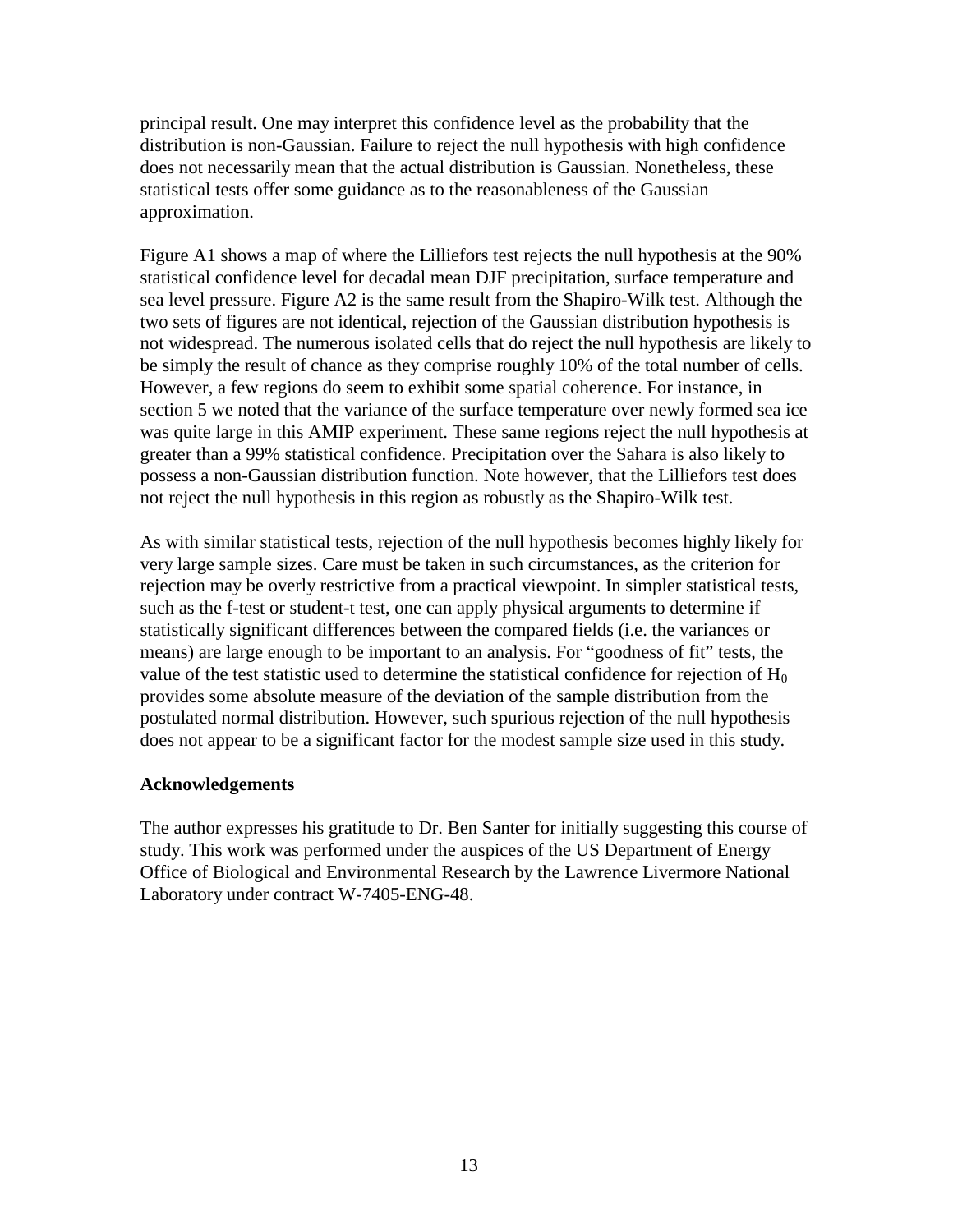## **References**

Barnett TP (1995) Monte Carlo climate forecasting. J Clim 8:1005-1022

Barnett TP, Arpe K, Bengtsson L, Ji M, Kumar A (1997) Potential predictability and AMIP implications of midlatitude climate variability in two general circulation models. J Clim 10:2321-2329

Bengtsson L, Arpe K, Roeckner E, Schulzweida U (1996) Climate predictability experiments with a general circulation model. Clim Dyn 12:261-278

Brankovic C and Palmer TN (1997) Atmospheric seasonal predictability and estimates of ensemble size. Mon Weather Rev 125: 859-874.

Conover WJ (1980) Practical nonparametric statistics,  $2<sup>nd</sup>$  ed. Wiley

Folland CK and Rowell DE, eds. (1995) Workshop on simulations of the climate of the twentieth century using GISST. Hadley Centre Technical Note (CRTN) 56

Gates WL (1992) The Atmospheric Model Intercomparison Project*,* Bull Am Meterol Soc 73:1962-1970

Gates WL, Boyle J, Covey C, Dease C, Doutriaux, C, Drach R, Fiorino M, Gleckler P, Hnilo J, Marlais S, Philips T, Potter G, Santer BD, Sperper KR, Taylor K and Williams D (1998) An overview of the results of the Atmospheric Model Intercomparison Project (AMIP), to appear in Bull Am Meterol Soc

Houghton, JT, Meira Filho LG, Callander BA, Harris N, Kattenberg A, Maskell K, eds. (1995) Climate Change 1995: The Science of Climate Change, Intergovernmental Panel on Climate Change, Cambridge University Press.

Kumar A and Hoerling MP (1997) Interpretation and implications of the observed Inter-El Nino variability. J Clim 10:83-91

Leith CE (1971) Atmospheric Predictability and two-dimensional turbulence. J Atmos Sci 28:145-161

Lorenz EN (1968) Climatic determinism. Meteor Monogr 8:1-3

Lorenz EN (1969) Atmospheric predictability as revealed by naturally occurring analogues. J Atmos Sci 26:636-646

Lorenz EN (1973) On the existence of extended range predictability. J App Meteorol 12:543-546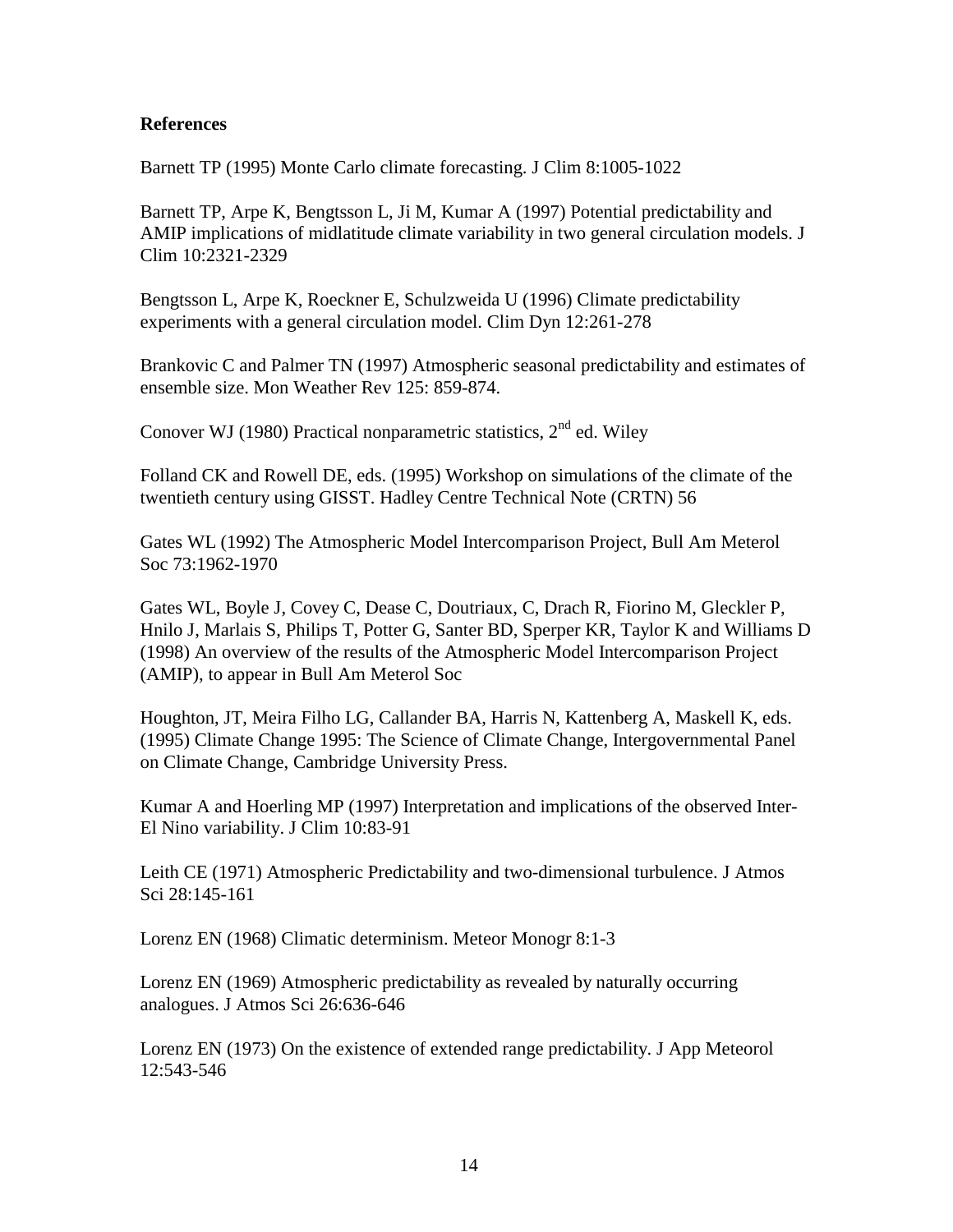Manabe S and Stouffer RJ (1988) Two stable equilibria of a coupled ocean-atmosphere model. J Clim 9:841-866

Manney GL, Farrara JD and Mechoso CR (1994) Simulations of the February 1979 sudden warming: Model comparisons and three-dimensional evolution. Mon Weath Rev 122:1115-1140.

Meehl GA, Boer GJ, Covey C, Latif M, Stouffer RJ (1997) Intercomparison makes for a better climate model, EOS Trans 78:445-451

Ott RL (1993) An introduction to statistical methods and data analysis,  $4<sup>th</sup>$  ed. Duxbury Press, Belmont, CA. (Or many other introductory statistics books.)

Phillips T (1995), AMIP Model Documentation, http://wwwpcmdi.llnl.gov/modeldoc/amip/23llnl\_ToC.html

Rowell DP (1998) Assessing potential seasonal predictability with an ensemble of multidecadal GCM simulations. J Clim 11:109-120

Wehner MF and Covey C (1995) Description and validation of the LLNL/UCLA parallel atmospheric GCM. UCRL-ID-123223, Lawrence Livermore National Laboratory Internal Report

Wehner MF, Mirin AA, Eltgroth PG, Dannevik WP, Mechoso CR, Farrara J, Spahr J (1995) Performance of a distributed memory finite difference atmospheric general circulation model. Parallel Computing 21:1655-1675

Zwiers F (1996) Interannual variability and predictability in an ensemble of AMIP climate simulations conducted with the CCC GCM2. Clim Dyn 12:825-847

Zwiers F, et al (1998) AMIP experimental subproject No. 1: Multiple realizations. http://www-pcmdi.llnl.gov/amip/EXPSUBS/epno1.html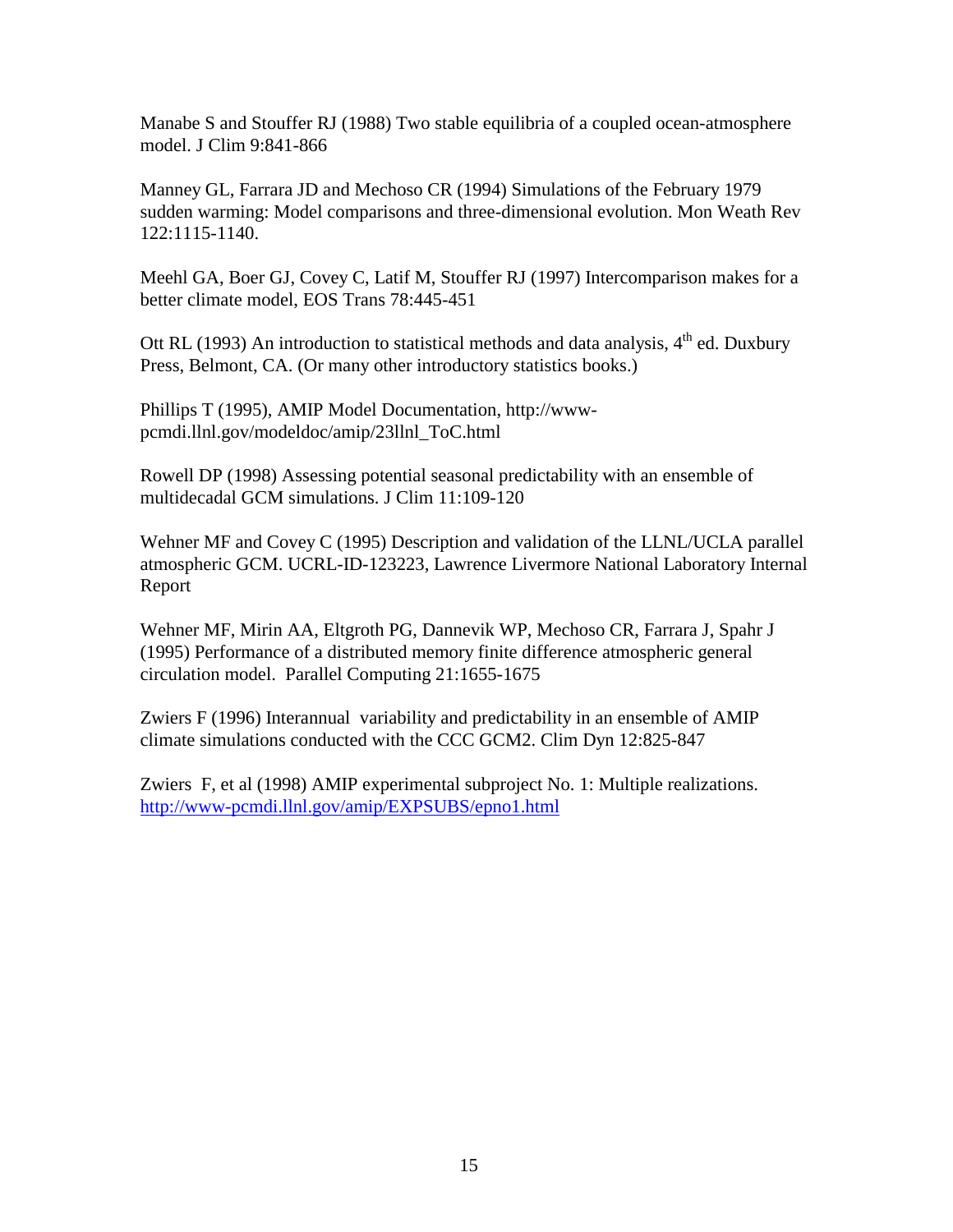

Figure 1: The number of realizations required to estimate the decadally averaged seasonal mean surface temperatures to within 0.5°K with 95% statistical confidence.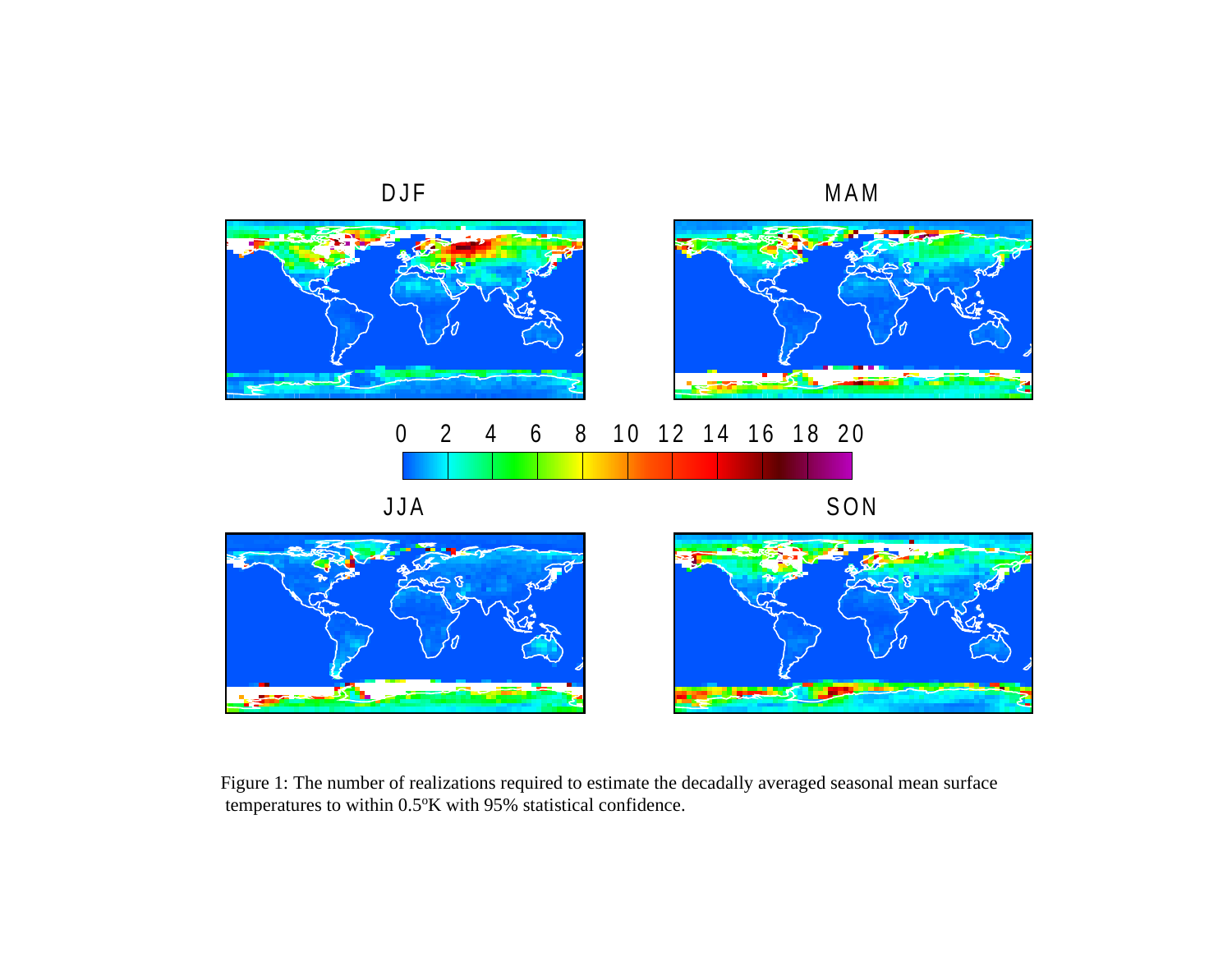

Figure 2: The number of realizations required to estimate the decadally averaged seasonal mean precipitation to within 10% of the calculated mean value with 95% statistical confidence.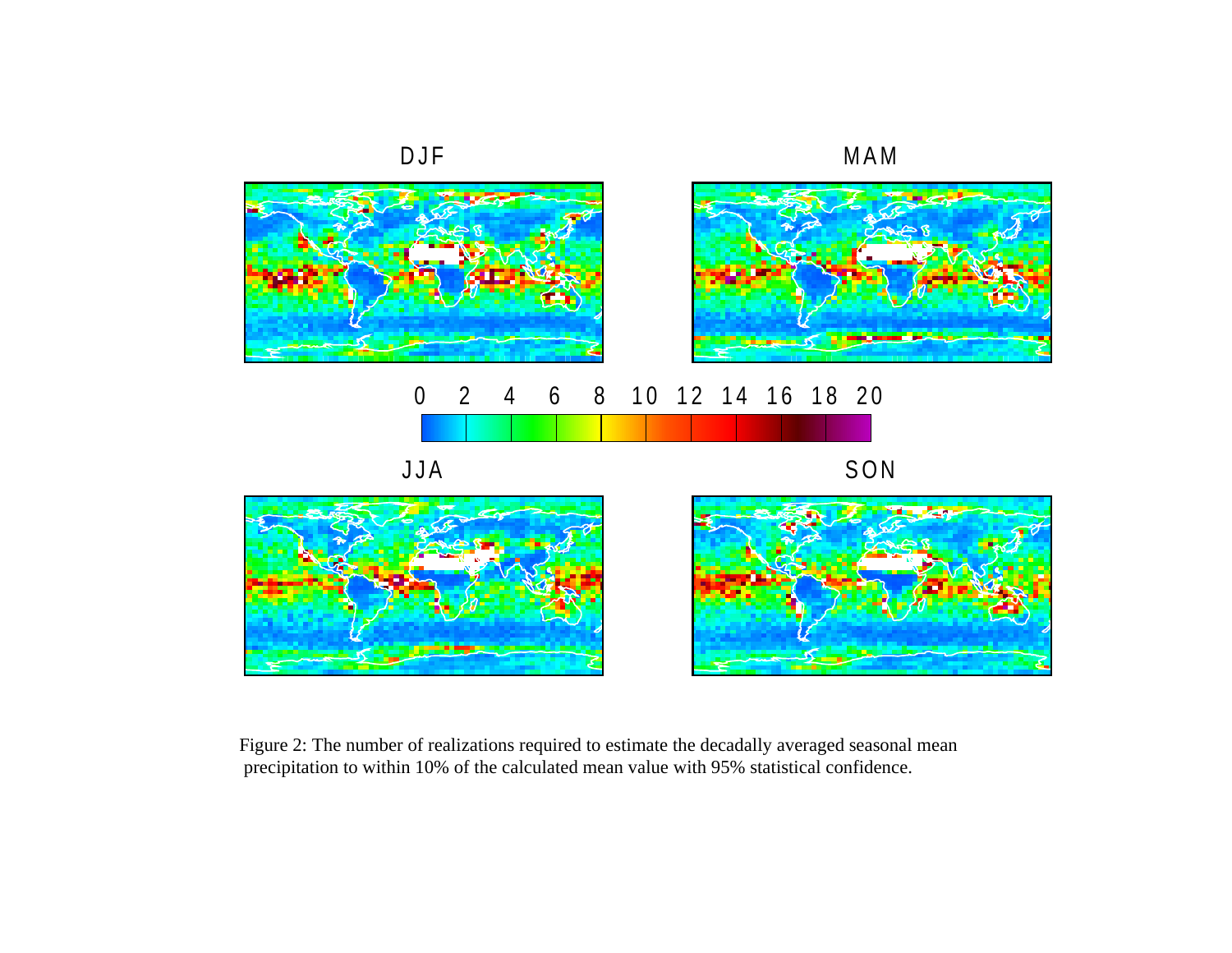

Figure 3: The number of realizations required to estimate the decadally averaged seasonal mean sea level pressure to within 1.0mb with 95% statistical confidence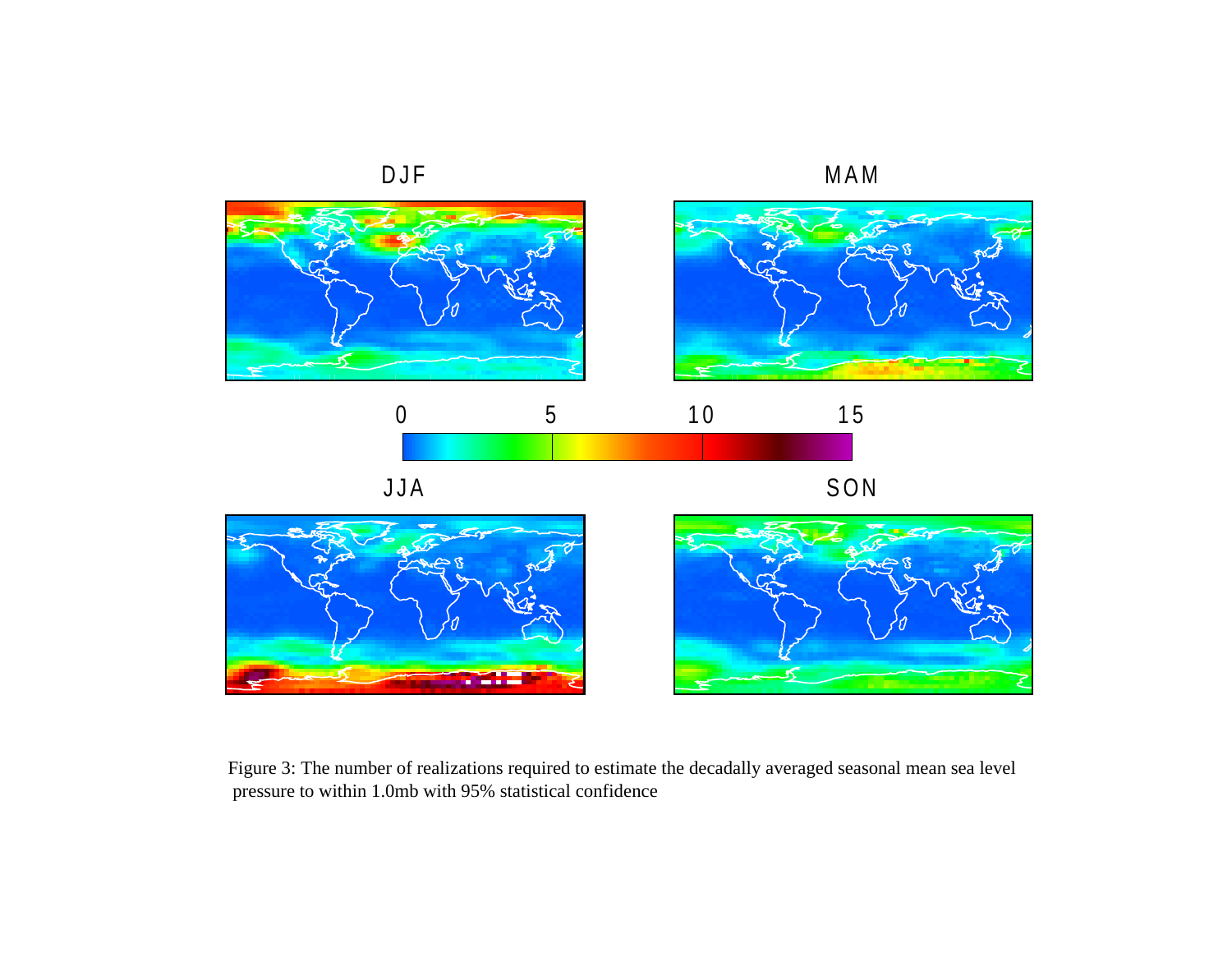

Figure 4: The number of realizations required to estimate the decadally averaged zonal mean seasonal air temperatures to within 0.5°K with 95% statistical confidence. (The units of the vertical axis are pressure in hPa.)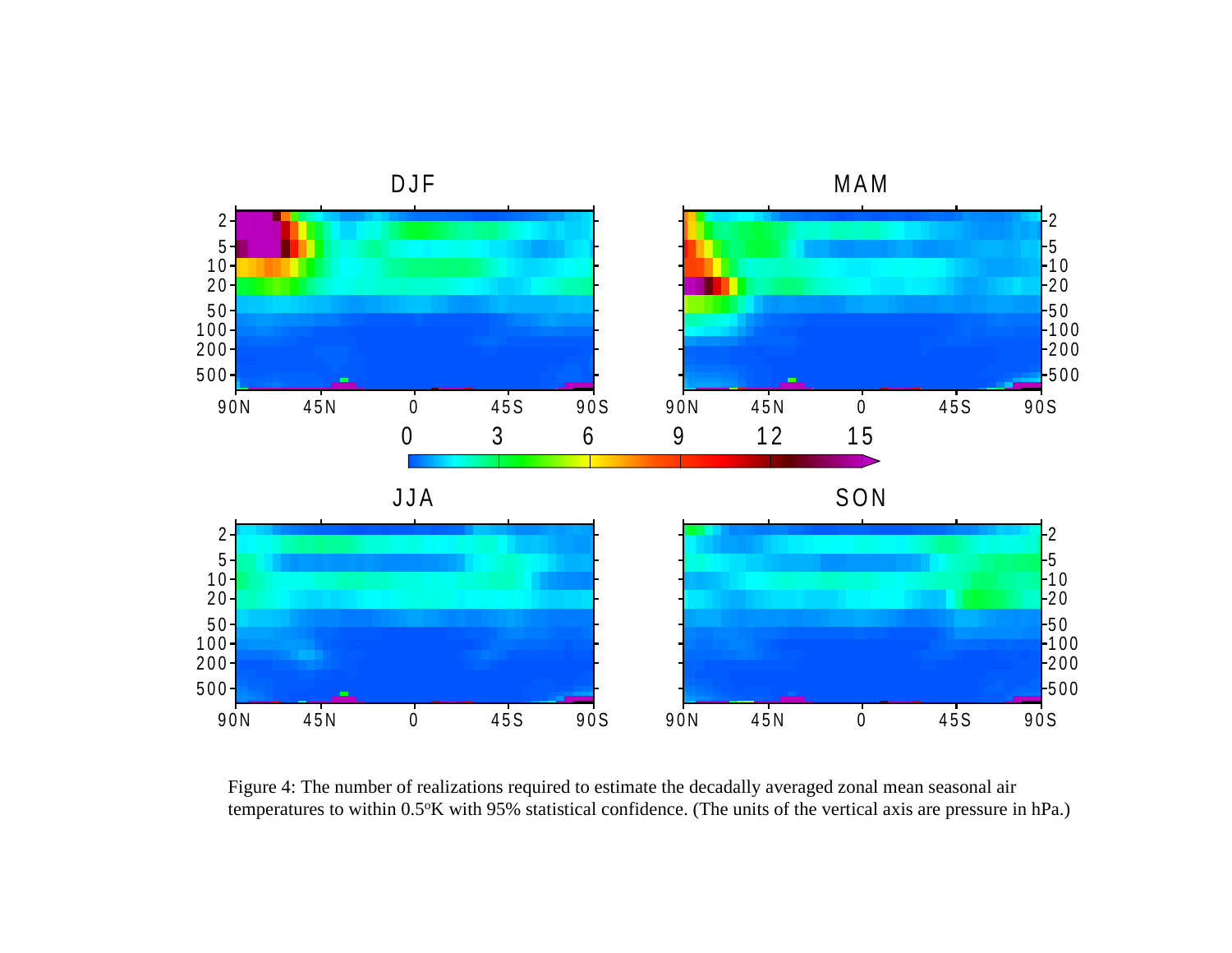

Figure 5: The number of realizations required to estimate the decadally averaged seasonal mean surface temperatures to within  $0.5^{\circ}K$  with 95% statistical confidence after a spatial averaging of the original field to  $8^{\circ}X10^{\circ}$ .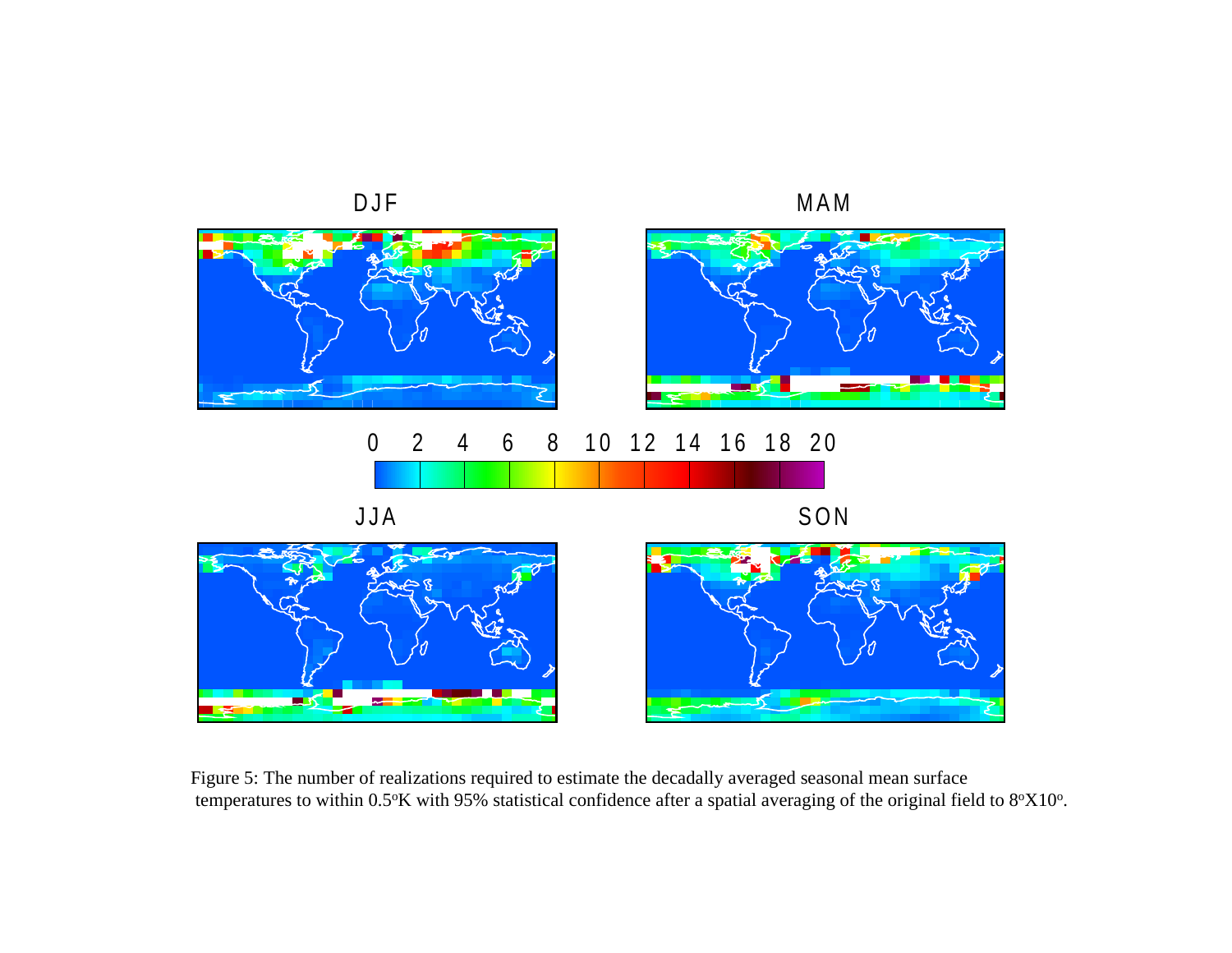

Figure 6: The number of realizations required to estimate the decadally averaged seasonal mean precipitation to within 10% of the calculated mean value with 95% statistical confidence after a spatial averaging of the original field to  $8^{\circ}X10^{\circ}$ .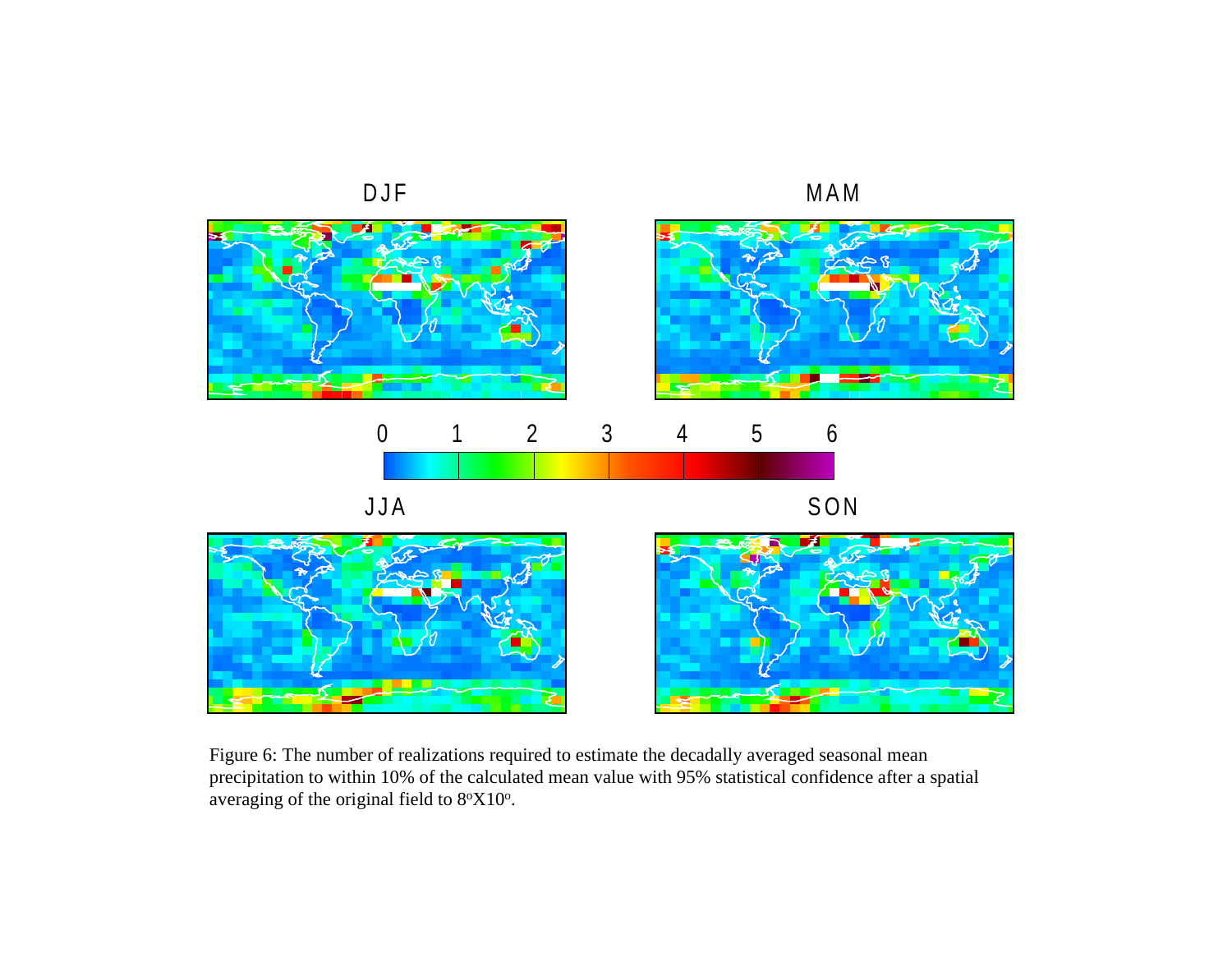

Figure 7 a) The average number of realizations required to estimate a single DJF mean surface temperatures to within 0.5oK with 95% statistical confidence. b,c,d) The ratio of the required number of single DJF realizations to the required number of decadal DJF realizations. b) Surface temperature (TG) to within 0.5  $K$  at 95% statistical confidence. c) Precipitation (PR) averaged to  $8\degree X10\degree$  to within 10% of the calculated mean value with 95% statistical confidence. d) Sea level pressure (PSL) to within 1.0mb with 95% statistical confidence.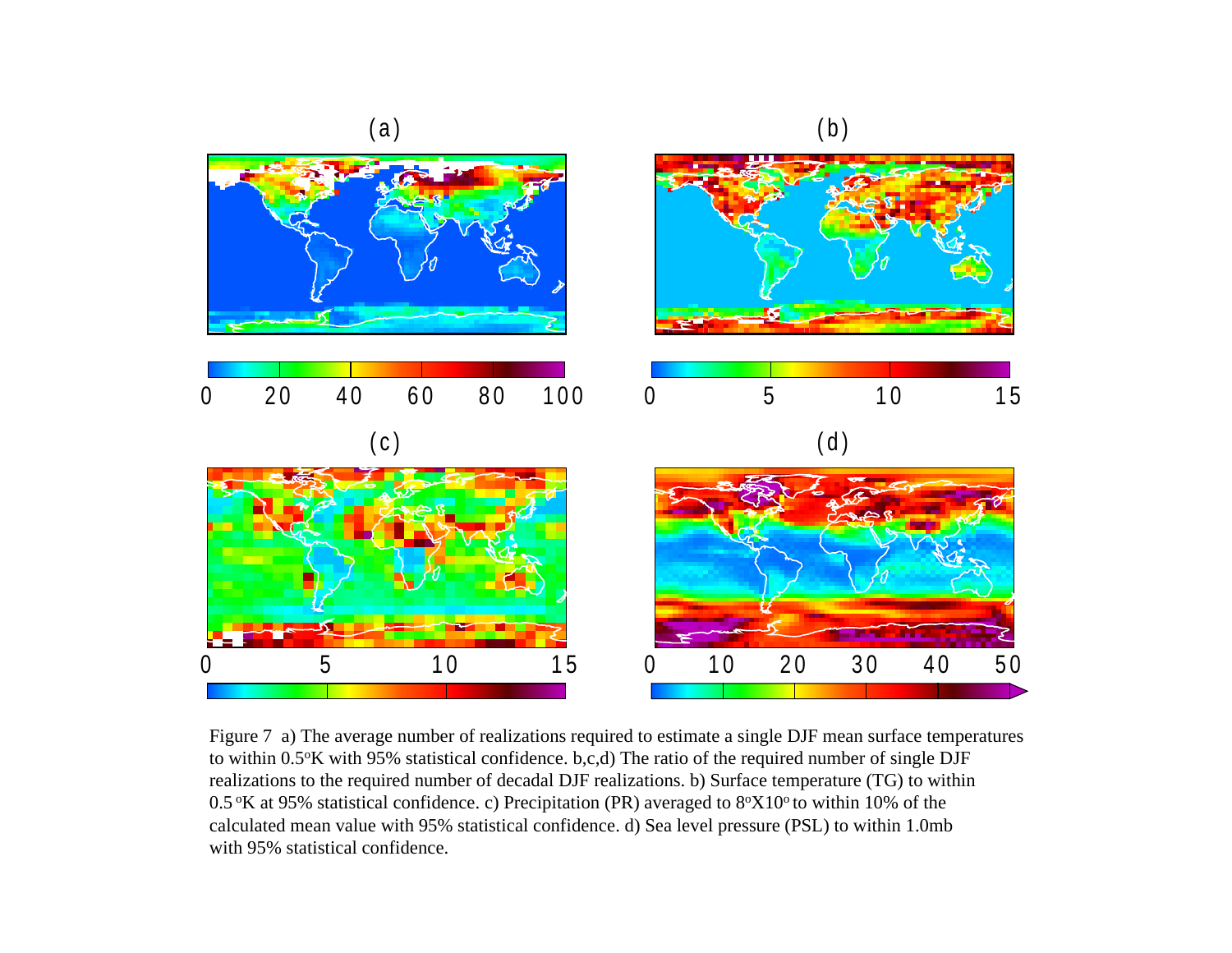

Figure A1: Areas of the globe where the statistical confidence for rejection of the null hypothesis exceeds 90% as calculated by the Lilliefors test. TG: surface temperature. PR: precipitation. PSL: sea level pressure.